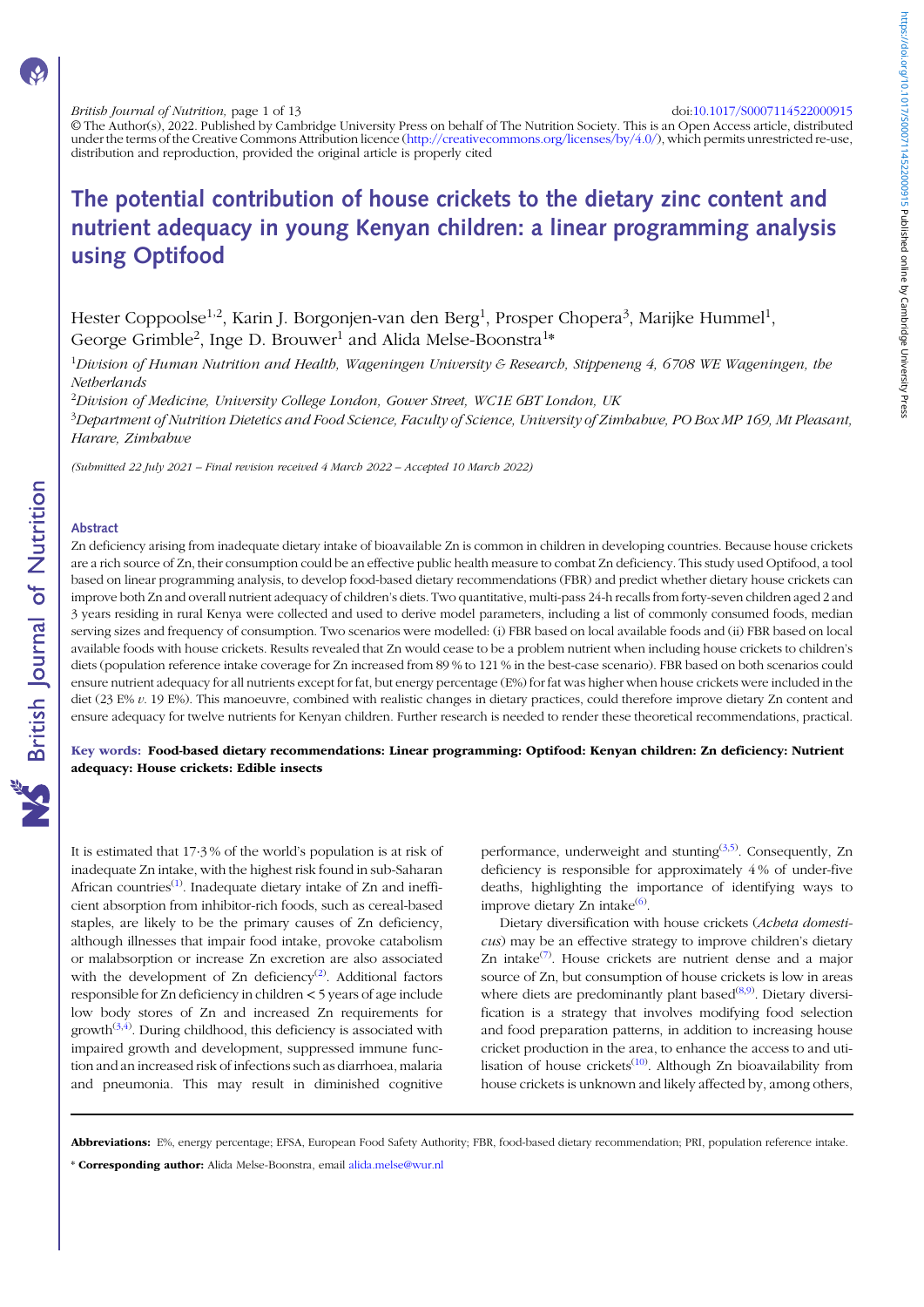the quantity of Zn, the protein content and the presence of phytates in a meal, linear programming analysis can predict the potential contribution of house crickets to the Zn content of children's diets while using a conservative estimate for Zn bioavailability levels $(7,11)$  $(7,11)$ . On the basis of dietary data collected from a target population, this mathematical modelling approach would allow identification of population-specific nutrient gaps, whilst also developing food-based dietary recommendations (FBR) that resemble current dietary practices but meet nutritional needs. It provides an objective method to predict the extent to which intervention strategies such as dietary diversification with house crickets can contribute to nutrient adequacy $(12,13)$  $(12,13)$  $(12,13)$  $(12,13)$ . No study to date has examined the effect on Zn content and overall nutrient adequacy of adding house crickets into FBR.

This study aims to determine the potential contribution of house crickets (Acheta Domesticus) to the dietary Zn content and nutrient adequacy in young children in Kisumu, western Kenya. In this area, young children are mostly fed on maize porridge, complemented with limited amounts of legumes and vegetables, and only occasionally consume animal-based foods, including edible insects such as termites, grasshoppers and crickets when in season.

### Methods

### Study design

The present study was based on cross-sectional dietary intake data collected as part of a randomised controlled trial on the effect of Zn-fortified drinking water on Zn intake and bioavailability in children aged 2–6 years from rural western Kenya<sup>[\(14](#page-11-0))</sup>. Dietary intake data were collected to quantify young children's Zn intake in and outside their homes between February and August 2014. In a follow-up study, the same authors used linear programming to further optimise the Zn-for-tified drinking water scenario for children aged 4–6 years<sup>[\(12\)](#page-11-0)</sup>.

The original trial complied with the Declaration of Helsinki and approval was granted by the Ethical Review Committee of Kenyatta National Hospital/Nairobi University (KNH-ERC/A/ 335) and ETH Zurich Ethical Committee (EK 2013-N-31). Informed, signed consent was obtained from each household head and caregiver on behalf of their child.

### **Setting**

The study was conducted in Kisumu West District, western Kenya, in three villages in the sublocation Kajulu Koker. These three villages shared the same low socio-economic level and had a common unimproved water supply. The major livelihood in this area is subsistence farming or subsistence fishing in the parts bordering Lake Victoria<sup>[\(15,16\)](#page-11-0)</sup>. This area was selected because of the high incidence of child stunting ( $\geq 20\%$ ) and high prevalence of low plasma Zn concentrations (three out of four children had levels  $\lt 650 \text{ µg/l}$  or  $\lt 570 \text{ µg/l}$  collected in the morning and the afternoon, respectively), which was confirmed by pre-screening of a random sample of 303 children aged between 2 and 6 years old in the villages in September 2011 $(17)$  $(17)$ .

### **Participants**

The original trial involved 184 children aged 2–6 years residing in Kajulu Koker<sup>([14\)](#page-11-0)</sup>. Pre-intervention dietary intake data were collected from a subsample of 112 children. This sample size was estimated to be adequate to determine the mean daily Zn intake deviating  $< 0.3$  mg from the true intake with 80% power and 95 % confidence, assuming an expected mean intake of 2.8 mg/d and a 10% non-response rate<sup> $(14,18)$  $(14,18)$ </sup>. For the present modelling study, children aged 2 and 3 years at baseline  $(n 51)$  were chosen as the target group and their dietary intake data were used to develop FBR. This sample size is similar to previous studies using linear programming techniques and was found adequate to estimate population mean food serving sizes for commonly consumed foods $(12)$  $(12)$  $(12)$ .

Participants of the original trial were recruited at meetings in the village centres called by village chiefs where the study goals and design were presented. All residents of the villages could attend the meetings. Interested families were invited to a private interview where written consent was obtained. One child could participate per family and if more than one child in a household met the inclusion criteria, one was randomly selected using the random number generation function in Microsoft Excel 2010 for Windows (Microsoft Corporation). Children were excluded if they had severe anaemia (defined as a Hb concentration  $\langle 70.0 \text{ g/l} \rangle$ , measured in the field using a photometer (HemoCue HB 201)) or a chronic disease known to affect Zn metabolism, received Zn supplementation in the previous 2 weeks before the study, or medications known to interact with Zn metabolism (any type of regular medication for chronic diseases), or did not reside in the study area for the full study period. Children diagnosed with severe anaemia were referred for treatment with supplements.

## Data collection

Dietary intake. Data were collected by trained investigators who spoke the local language. Dietary intake was assessed using two quantitative, multi-pass 24-h recalls per child, conducted on non-consecutive days. The multiple-pass method includes the following steps: (1) obtain an unstructured, uninterrupted listing of all foods and beverages consumed; (2) help the respondent remembering foods with structured approaches to data collection, including memory cues (e.g. questions for specific types of foods, times and names of eating occasions and reviews of foods for each eating occasion) and (3) ask a probing, unstructured question for any other foods recalled $(19)$  $(19)$ . Caregivers were asked to list the foods and drinks the child had consumed in the previous 24 h and to include all ingredients and cooking methods for any mixed dishes. The quantity of foods, beverages and ingredients consumed was assessed by weighing or, if not possible, by estimating with help of monetary value equivalents or household units in volume or size. For mixed dishes purchased or eaten outside the home, standard recipes were constructed and the quantity of single ingredients consumed by the child was calculated based on the proportions consumed. A detailed description of the dietary intake data collection has been pub-lished elsewhere<sup>[\(12](#page-11-0))</sup>.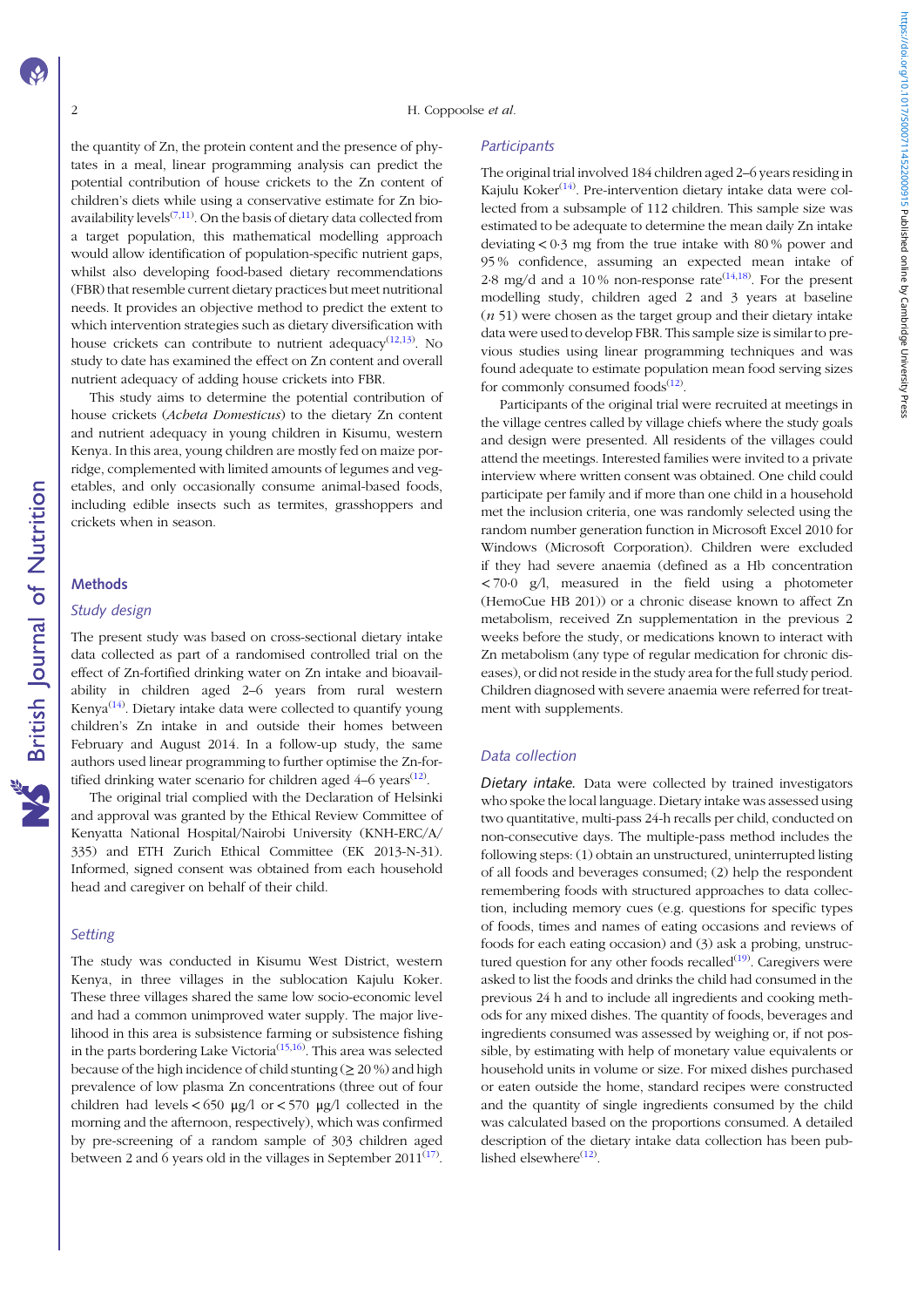**NS** British Journal of Nutrition

The original trial also collected food price data based on participant reports and interviews with food vendors from local markets, but these data remained unpublished $(14)$  $(14)$  $(14)$ . Costs per 100 g edible portion of each food item were calculated.

Socio-demographic characteristics and anthropometry. Information on socio-economic and demographic characteristics of households was collected using structured interviews. Weight and height were measured in duplicate to the nearest 0·1 kg and 0.1 cm, respectively, according to the WHO guidelines<sup>([20\)](#page-11-0)</sup>. Weight was measured using an electronic weighing scale (Ashton Meyers), which was calibrated daily. Height was measured using a UNICEF wooden three-piece measuring board with a sliding head piece. Based on the WHO Child Growth Standards, children were classified as stunted and wasted if their height-for-age and weight-for-height-z-score was < -2 sp from the median value of the reference population, respectively $(21)$  $(21)$ .

### Blood sampling

Blood samples were collected at baseline for plasma Zn analysis according to the IZiNCG protocol $(22)$ . The methods used are described in detail elsewhere<sup>[\(14\)](#page-11-0)</sup>. Plasma samples were sent to ETH Zurich, Switzerland, for analysis of plasma Zn concentrations using flame atomic absorption spectrometry. Proteins, including C-reactive protein,  $\alpha$ 1-acid glycoprotein, plasma ferritin, soluble transferrin receptor and retinol-binding protein, were analysed using a sandwich ELISA technique in VitMin Laboratory, Germany<sup>[\(23\)](#page-11-0)</sup>. Hb was analysed in the field on a separate venous blood sample using a HemoCue photometer (HemoCure HB 201). Zn deficiency, vitamin A deficiency, anaemia, Fe deficiency and inflammation were defined as having a plasma Zn concentration  $\leq 650 \text{ µg/l}$  for blood samples collected during the morning (irrespective of fasting status)<sup>([24\)](#page-11-0)</sup>, a plasma retinol concentration  $< 0.70 \,\mathrm{\mu mol}/\mathrm{I}^{(25)}$  $< 0.70 \,\mathrm{\mu mol}/\mathrm{I}^{(25)}$  $< 0.70 \,\mathrm{\mu mol}/\mathrm{I}^{(25)}$ , a Hb concentration  $< 110$  $g/1^{(26)}$  $g/1^{(26)}$  $g/1^{(26)}$ , a plasma ferritin concentration < 12  $\mu$ g/l and/or soluble transferrin receptor  $\geq 10 \text{ mg}/(26.27)$  and a plasma concentration of C-reactive protein  $> 5$  mg/l and/or  $\alpha$ 1-acid glycoprotein  $> 1.0$  $g/1^{(28)}$  $g/1^{(28)}$  $g/1^{(28)}$ , respectively. The plasma Zn, ferritin and retinol concentration values were not adjusted for subclinical inflammation.

### Data analysis

Habitual dietary intake. Energy and nutrient intakes were calculated from the 24-h recalls using Compl-eat version 1.0 (Wageningen University) and analysed using IBM SPSS version 24.0 (IBM). Calculations were based on the food composition table specifically developed for Kenyan children as described in detail by Kujinga et  $al$ .<sup>([12](#page-11-0))</sup>. Energy and the following thirteen nutrients were included: protein, fat, Ca, vitamin C, thiamine, riboflavin, niacin, vitamin  $B_6$ , folate, vitamin  $B_{12}$ , vitamin A, Fe and Zn. Normality of the distributions was tested visually using QQ plots. Outliers were identified for energy intake per participant according to the z-score method, and participants were excluded from the analysis when their z-score for energy intake was above or below 2·58 because such values were considered implausible<sup>([29\)](#page-11-0)</sup>. Energy and nutrient intakes were adjusted for day-to-day variation according to the method developed by the National Research Council to calculate children's habitual

intakes<sup>[\(30](#page-11-0),[31](#page-11-0))</sup>. Habitual intakes were presented as median and range (25th, 75th percentile of the distribution intakes). Prices per 100 g of edible food were used to estimate the average and 75th percentile costs of the observed daily diet.

Preparation of model parameters. Data from 24-h recalls of both days were used to generate model parameters in Microsoft Excel 2018 for Mac (Microsoft Corporation), Microsoft Access 2019 (Microsoft Corporation) and IBM SPSS version 24.0 (IBM). Parameters included a list of non-condiment foods consumed by  $\geq$  5 % of the target population, median serving size per food for those children who had consumed it and minimum and maximum number of servings per week for each food (sub)group and single food.

Identical serving sizes for all similar food items within food subgroups were calculated as a weighted average of the median serving size of the raw edible portions based on 24-h recalls and the number of children consuming the food. To illustrate, suppose that the food subgroup green leafy vegetables contains vegetable X, which is consumed by five children and has a median serving size of 50·0 g, and vegetable Y, which is consumed by ten children and has a median serving size of 25·0 g, the serving size for both vegetables in the food subgroup would be 33·3 g. This method was applied to avoid bias in the selection of specific food items towards the selection of larger or smaller serving sizes reported for those specific food items<sup>([32\)](#page-11-0)</sup>. The minimum and maximum number of servings per week for each food, food subgroup and food group were based on the 5th and 95th percentile distributions of serving counts, respectively. The average number of servings per food group was defined as the 50th percentile. Foods with a maximum number of servings per week below 1 were excluded.

House crickets (Acheta Domesticus) were added in portions of 46·5 g based on a serving containing a fixed number of 100 crickets of assumed average weight, with a maximum number of servings per week set at seven, assuming they would not be consumed more than once a day $(33)$  $(33)$ . Based on participantreported data and interviews with food vendors from markets in the area, the price of house crickets was estimated to be 25 Kenyan Shilling (KES)/100 g edible portion  $(1$  KES = 0.01 US\$ in July 2020). Zn content for house crickets was set at  $6.71 \text{ mg}/100 \text{ g}^{(33)}$  $6.71 \text{ mg}/100 \text{ g}^{(33)}$  $6.71 \text{ mg}/100 \text{ g}^{(33)}$ . Details of the nutrient composition of house crickets per 100 g edible portion can be found in online Supplementary Appendix Table [1](https://doi.org/10.1017/S0007114522000915).

Less frequently consumed food items were added if they were nutrient dense. Nutrient-dense foods were defined as (i) foods that were consumed by  $< 5\%$  of the target population and contributed  $\geq 30\%$  to the intake of a nutrient with inadequate levels per median serving size and (ii) foods consumed by more than 5 % of the target population that contributed  $\geq 20$  % to the intake of a nutrient with inadequate levels and for which an increase in the number of servings per week was assumed to be feasible $(27)$ .

The food composition table developed for Kenyan children was also used in Optifood. An energy constraint was introduced to ensure all modelled diets provided the average energy requirement for the target group. Energy requirements were estimated using the participant's mean body weight and the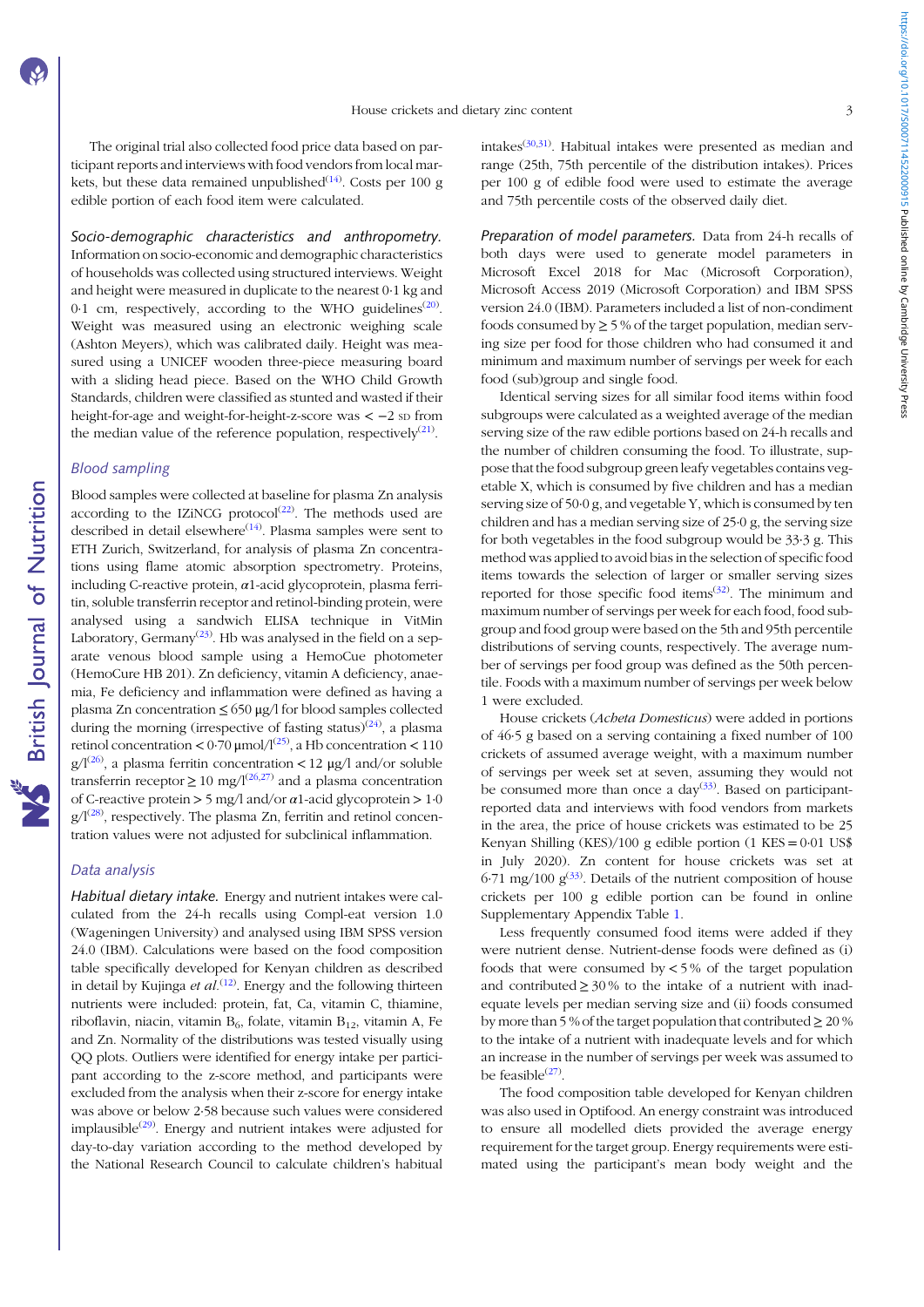https://doi.org/10.1017/50007114522000915 Published online by Cambridge University Press https://doi.org/10.1017/S0007114522000915 Published online by Cambridge University Press

European Food Safety Authority (EFSA) algorithm<sup>[\(34\)](#page-11-0)</sup>. The participant's mean body weight was compared with the EFSA reference weights of population groups in Europe to ensure it was representative of the population<sup> $(34)$  $(34)$  $(34)$ </sup>. Energy requirements for adjusted physical activity levels for growth (physical activity level =  $1.4$ ) were used<sup>[\(35](#page-11-0))</sup>. In addition, thirteen nutrients were identified as potential problem nutrients for Kenyan children and selected for analysis for nutrient adequacy, including protein, fat, Ca, vitamin C, thiamine, riboflavin, niacin, vitamin  $B_6$ , folate, vitamin  $B_{12}$ , vitamin A, Fe and  $Zn^{(12)}$  $Zn^{(12)}$  $Zn^{(12)}$ . The EFSA population reference intakes (PRI) were used for all thirteen nutrients, except for fat and vitamin  $B_{12}^{(36-46)}$  $B_{12}^{(36-46)}$  $B_{12}^{(36-46)}$  $B_{12}^{(36-46)}$  $B_{12}^{(36-46)}$ . For fat, a reference intake of 35 energy percentage (E%) was used $(47)$  $(47)$  $(47)$ . EFSA adequate intake levels were used for vitamin  $B_{12}$  because the EFSA PRI is not available for this nutrient<sup>[\(48\)](#page-12-0)</sup>. Given that animal-source food consumption was meagre in the target group, the EFSA PRI for Zn and Fe were adapted to reflect a low bioavailability level of 15 and 5%, respectively $(49)$  $(49)$ . These conservative bioavailability levels were also chosen for house crickets. Population-weighted energy and nutrient requirements were calculated to reflect the requirements for the different ages and sexes that made up the target population. Habitual energy and nutrient intakes were compared with these theoretical requirements and coverage for each nutrient was determined.

Linear programming analysis using Optifood. Optifood linear programming software version 4.0.9.0 was used to identify prob-lem nutrients and develop population-specific FBR<sup>([50\)](#page-12-0)</sup>. Two dietary scenarios were modelled: (i) the daily diet comprising all foods consumed without house crickets and (ii) the daily diet complemented with house crickets. Optifood modules 1–3 were run for both scenarios. Module 1 was run to check the feasibility of the diets for the target population. In this module, twenty-one different 7-d diets were generated based on the model parameters and reviewed to determine if they were realistic with energy contents within a sufficient range to allow for modelling<sup> $(51)$  $(51)$  $(51)$ </sup>. If any of the generated diets was considered unrealistic, one or more of the constraint levels (including the energy content, the minimum and maximum number of servings from food (sub)groups per week and the minimum and maximum g of sin-gle food items) were changed<sup>[\(52](#page-12-0))</sup>.

Module 2 was run to develop the two best 7-d diets: one diet optimised close to the average food pattern and one diet optimised close to the thirteen nutrient PRI constrained by the minimum and maximum number of servings per week, the module 2 'nutritionally best diet'. The total number of nutrients achieving 100 % of the PRI in the module 2 nutritionally best diet was counted per scenario and compared between the scenarios to determine whether including house crickets could potentially improve the nutritional adequacy of the diet. Results from the module 2 nutritionally best diet analysis were used to identify individual FBR of food (sub)groups and individual foods contributing at least 5 % to the nutrient intake for any of the nutrients considered to formulate FBR for testing in the module 3 analysis.

Module 3 was run to test alternative sets of FBR to select the best combination of recommendations for the target group. In module 3, twenty-six modelled 7-d diets were generated of which thirteen diets had a maximised content of one of the thirteen nutrients (selecting the high-nutrient-dense foods within each food group to verify the highest possible nutrient intake, the 'best-case scenario') and thirteen diets had a minimised content of one of the thirteen nutrients (selecting the low-nutrient-dense foods per food group to verify the lowest possible nutrient intake, the 'worst-case scenario'). Module 3 was run in three phases. In phase I, a 'no recommendation diet' was run to identify problem nutrients, which were defined as nutrients reaching < 100 % of the PRI in the best-case scenario without recommendations. Phase II was run to achieve nutrient adequacy for those nutrients that were unable to reach 70 % in the phase I worst-case scenario. Nutrient adequacy was defined as a nutrient level reaching  $\geq$  70 % of the PRI in the worst-case scenario, since nutrient intakes achieving  $\geq$  70 % of the PRI predict a low risk of inadequate intakes in the popula-tion<sup>([53](#page-12-0))</sup>. In phase III, FBR incorporating selected nutrient-dense foods were tested.

Specifically, in phase II, individual FBR identified in the module 2 nutritionally best diet were added separately to the model and compared with the identified FBR that, when combined, likely provided the highest number of nutrients reaching PRI > 70 % in the worst-case scenario for the 7-d diet. Individual FBR incorporating food groups were preferred to individual FBR incorporating food subgroups and food subgroups were preferred to foods as consumers generally find it easier to follow guidance on food groups than to strictly implement guidance on specific foods<sup> $(54)$ </sup>. All possible combinations of the selected FBR were tested and the combination that contained the fewest number of FBR and generated the highest number of nutrients reaching  $\geq$  70% of the PRI for the lowest cost was selected.

In the last phase of module 3, nutrient-dense foods as identified in the module 2 nutritionally best diet were incorporated into the FBR and tested separately to determine if they improved nutrient adequacy for those nutrients that were unable to reach PRI ≥70 % in the phase II worst-case scenario for the 7-d diet. Nutrient-dense foods were added individually at various frequencies to the final FBR. Finally, the set of recommendations that achieved  $\geq 70\%$  of the PRI in the worst-case scenario for most nutrients and that was below the mean of current daily diet cost was selected.

### Results

### Participant characteristics

The model parameters were based on data for forty-seven out of fifty-one children aged 2 and 3 years in Kisumu West District. Reasons for excluding data were that the child had completed only one dietary recall  $(n 3)$  and that the child had implausible daily energy intakes  $(n 1)$ . Children were on average 37 months old and their mean body weight was 13·4 kg ([Table 1\)](#page-4-0). In total, 61·7 % of the children were girls and the percentage prevalence of stunting was 19·1 %. Over half of the children (55·3 %) were Zn deficient and inflammation affected 70·2 % of the children. Missing data from micronutrient markers other than Zn and Hb occurred in three children because of failure to draw sufficient blood for all biomarker analyses in these children.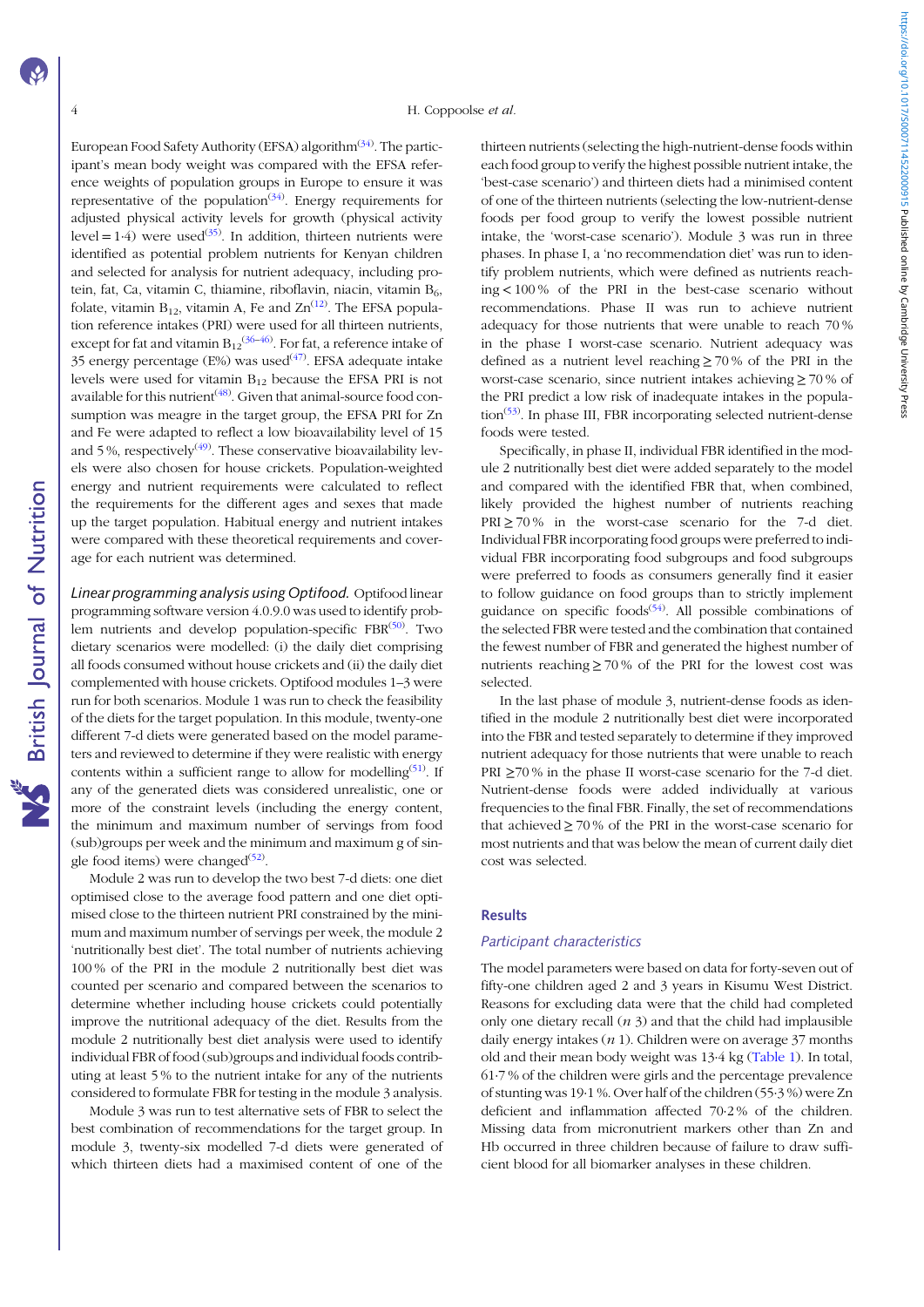<span id="page-4-0"></span>Table 1. Nutritional status of children  $(n 47)$  aged 2 and 3 years in Kisumu, western Kenya\*

(Numbers and percentages; mean values and standard deviations)

|                                                   |    | Value   |        |  |  |  |  |  |
|---------------------------------------------------|----|---------|--------|--|--|--|--|--|
| Background characteristics                        | n  |         | $\%$   |  |  |  |  |  |
| Age, months                                       |    |         |        |  |  |  |  |  |
| Mean                                              |    | 37.1    |        |  |  |  |  |  |
| SD                                                |    | 6.71    |        |  |  |  |  |  |
| Sex (female)                                      | 29 |         | 61.7   |  |  |  |  |  |
| Weight, kg                                        |    |         |        |  |  |  |  |  |
| Mean                                              |    | $13-4$  |        |  |  |  |  |  |
| SD                                                |    | 2.5     |        |  |  |  |  |  |
| Height-for-age, z-score                           |    |         |        |  |  |  |  |  |
| Mean                                              |    | $-1.02$ |        |  |  |  |  |  |
| SD                                                |    | 1.48    |        |  |  |  |  |  |
| Stunted <sup>†</sup>                              | 9  |         | 19.1   |  |  |  |  |  |
| Weight-for-height, z-score                        |    |         |        |  |  |  |  |  |
| Mean                                              |    | 0.02    |        |  |  |  |  |  |
| <b>SD</b>                                         |    | 0.89    |        |  |  |  |  |  |
| Wasted <sup>†</sup>                               | 1  |         | 2.1    |  |  |  |  |  |
| Plasma Zn concentration, µg/l                     |    |         |        |  |  |  |  |  |
| Mean                                              |    | 652     |        |  |  |  |  |  |
| SD                                                |    | 131     |        |  |  |  |  |  |
| Zn deficiency <sup>#</sup>                        | 26 |         | $55-3$ |  |  |  |  |  |
| Plasma retinol concentration, µmol/l <sup>§</sup> |    |         |        |  |  |  |  |  |
| Mean                                              |    | 0.82    |        |  |  |  |  |  |
| SD                                                |    | 0.28    |        |  |  |  |  |  |
| Vitamin A deficiencyll, §                         | 17 |         | 36.2   |  |  |  |  |  |
| Hb concentration g/l                              |    |         |        |  |  |  |  |  |
| Mean                                              |    | 104     |        |  |  |  |  |  |
| SD                                                |    | 12.0    |        |  |  |  |  |  |
| Anaemia <sup>1</sup>                              | 30 |         | 63.8   |  |  |  |  |  |
| Fe deficiency**,§                                 | 19 |         | 40.4   |  |  |  |  |  |
| Inflammation <sup>††,§</sup>                      | 33 |         | 70.2   |  |  |  |  |  |

\* Values are presented as mean and standard deviation unless stated otherwise. † Based on the World Health Organization Child Growth Standards<sup>([21\)](#page-11-0)</sup>.

‡ Plasma Zn concentration < 650 μg/l<sup>([24\)](#page-11-0)</sup>.<br><sup>§</sup> n 44 due to missing data from three children.

<sup>II</sup> Plasma retinol concentration <  $0.70 \mu$ mol/l<sup>([25\)](#page-11-0)</sup>. .

 $\P$  Hb concentration < 110 g/ $1^{(26)}$  $1^{(26)}$  $1^{(26)}$ 

\*\* Plasma ferritin concentration < 12 μg/l and/or soluble transferrin receptor  $\geq 10 \text{ mg}/(26.27)$ .

†† Plasma concentration of C-reactive protein > 5 mg/l and/or  $\alpha_1$ -acid glycoprotein  $> 1.0$  g/l<sup>[\(28](#page-11-0))</sup> .

### Food and zinc intake

Data analysis included ninety-four 24-h recalls, including first and second recalls. In total, seventy-four non-condiment foods were reported in the dietary recalls over 2 d. Excluded condiments were soup powder, lemon powder and baking soda. From this list, twenty-eight foods were excluded because they were consumed by  $< 5\%$  of the children and these included manufactured foods (e.g. chocolate drinking powder). Next, twelve foods were excluded for having a maximum consumption frequency per week below 1. Overall, thirty-four foods were included in the modelling (shown in [Table 2\)](#page-5-0). Foods consumed by over 75 % of children included cooking oil (93·6 %), white maize flour (89·4 %), fried tomato (89·4 %) and fried stem onion (87·2 %). Fruit consumption was absent, except for mango. Serving sizes for similar food items within food subgroups varied from 4·22 g/d for the food subgroup other vegetables to 81·9 g/d for the food subgroup whole grains and products. All vegetables were consumed in portion sizes below 30 g/d, except for cabbage that had a median serving size of 88·0 g/d. Details of the median serving sizes and costs for individual foods are described in online Supplementary Appendix Table [2.](https://doi.org/10.1017/S0007114522000915)

Habitual Zn intake was 4·49 mg per child per day, covering 52·2 % of the PRI for Zn. An overview of the energy and nutrient requirements used to define problem nutrients and nutrient adequacy is shown in online Supplementary Appendix Table [3](https://doi.org/10.1017/S0007114522000915). Habitual intakes and PRI coverage for energy and the remaining twelve nutrients can be found in online Supplementary Appendix Table [4](https://doi.org/10.1017/S0007114522000915). The average daily diet cost was 52 KES, the 75th percentile of cost was 62 KES and costs ranged from 22 KES to 110 KES (1 KES = 0·01 US\$ in July 2020).

### Linear programming

In module 1, twenty-one realistic diets were generated for each scenario and no changes in constraint levels were needed. The module 2 optimised diet close to the average food pattern covered 74·5 % of the PRI for Zn, which improved to 78·2 % when the diet was complemented with house crickets (shown in [Table 3](#page-6-0)). The module 2 nutritionally best diet covered 100 % of the PRI for seven of the thirteen nutrients in the scenario without house crickets and for ten of the thirteen nutrients in the scenario with house crickets. Daily costs ranged from 47 KES to 56 KES in the diets without house crickets and from 48 KES to 69 KES in the diets with house crickets.

In the module 3 best-case scenario without house crickets and without recommendations (phase I), fat, vitamin  $B_{12}$ , vitamin A and Zn were identified as problem nutrients (shown in [Table 4](#page-7-0)). In phase II, FBR identified in the module 2 'nutritional best diet' were added and these included added fats (9 servings/ week), dairy products (7 servings/week), fruits (5 servings/ week), cowpea leaves (3 servings/week), legumes (2 servings/week), omena dagaa (4 servings/week), provitamin A-rich dark green leafy vegetables (3 servings/week) and whole grains and products (24 servings/week), evenly divided over finger millet flour (7 servings/week) and yellow maize flour (7 servings/ week). These recommendations covered 70·8 % of the PRI for Zn in the worst-case scenario and ensured nutrient adequacy for all nutrients except for fat and vitamin A, which remained at  $<$  20 E% and  $<$  60 % of the PRI, respectively.

Nutrient-dense foods that contributed  $\geq 20\%$  to the intake of problem nutrients were oil for fat and mango for vitamin A. Foods consumed by  $< 5\%$  of the children that contributed  $\geq$  30 % to the intake of problem nutrients per serving size (calculated as a weighted average of the median serving size of similar food items within the food subgroup and the number of children consuming the food) were sour cows' milk (294·5 g) and butternut (176 g) for vitamin A. Addition of four servings of mango per week improved PRI coverage for vitamin A to 72·8 %, whereas addition of oil, sour cows' milk or butternut did not increase the number of nutrients achieving  $\geq$  70% of the PRI. Instead, inclusion of more than four weekly servings of oil, two weekly servings of butternut or one weekly serving of sour cows' milk in the FBR would exceed the energy constraint. The combination of additional oil and additional mango did not increase the number of nutrients achieving ≥ 70 % of the PRI but would increase the daily cost of the diet. The final set of FBR hypothetically ensured nutrient adequacy at the population level in the worst-case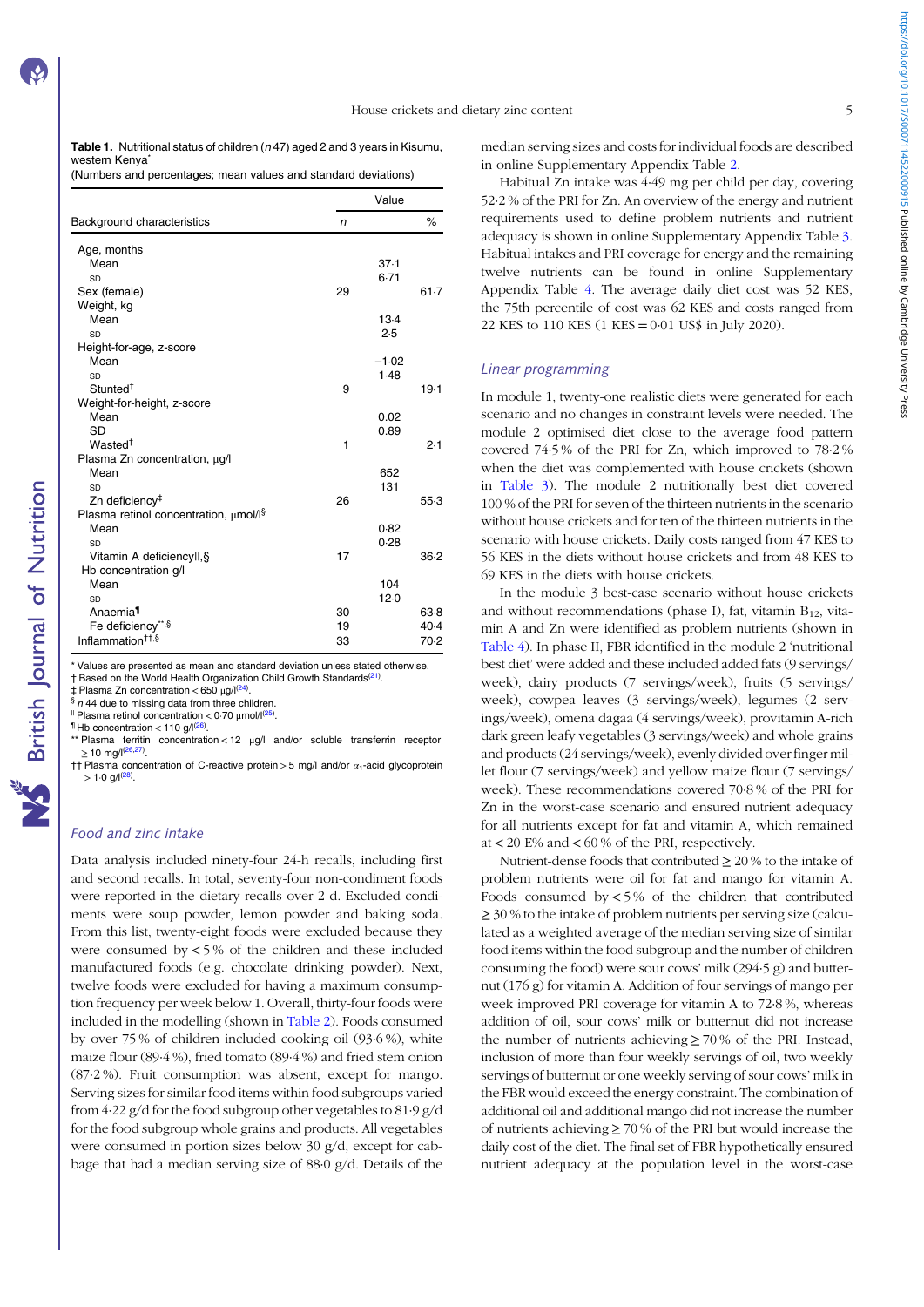### <span id="page-5-0"></span>6 H. Coppoolse et al.

Table 2. Foods consumed by children (n 47) aged 2 and 3 years<sup>\*</sup>, percentage of children who consumed the food, median serving sizes, average and<br>maximum servings per week and costs in Kisumu, western Kenya maximum servings per week and costs in Kisumu, western Kenya

| Food group, subgroup and food                            | % of children consuming | Median serving size $(g/d)^{\dagger}$ | Average/Max servings per week <sup>1</sup> |
|----------------------------------------------------------|-------------------------|---------------------------------------|--------------------------------------------|
| Added fats                                               |                         |                                       | 7/11                                       |
| Butter, ghee, margarine, unfortified                     |                         |                                       | 7                                          |
| Cooking fat                                              | 42.6                    | 7.75                                  | 7                                          |
| Vegetable oil, unfortified                               |                         |                                       | $\overline{7}$                             |
| Cooking oil                                              | $93-6$                  | 17.3                                  | 7                                          |
| Added sugars                                             |                         |                                       | 0/7                                        |
| Sugar, unfortified                                       |                         |                                       | 7                                          |
| White sugar                                              | 27.7                    | $36-0$                                | $\overline{7}$                             |
| Bakery and breakfast cereals                             |                         |                                       | 0/2                                        |
| Refined grain bread, unenriched/unfortified              |                         |                                       | 2                                          |
| White bread                                              | 12.8                    | 66.0                                  | $\mathbf{1}$                               |
| Dairy products                                           |                         |                                       | 6/8                                        |
| Fluid or powdered milk, unfortified                      |                         |                                       | 7                                          |
| Whole cows' milk, fresh, boiled                          | 74.5                    | 71.0                                  | $\overline{7}$                             |
| Fruits                                                   |                         |                                       | 0/7                                        |
| Vitamin C-rich fruit                                     |                         |                                       | 7                                          |
| Mango, ripe, peeled                                      | $25-5$                  | 44.5                                  | 5                                          |
| Grains and grain products                                |                         |                                       | 14/32                                      |
| Enriched/fortified grains and products, whole or refined |                         |                                       | 7                                          |
| Tropicana wheat flour, baked                             | $51-1$                  | 11.0                                  | $\overline{7}$                             |
| Refined grains and products, unenriched/unfortified      |                         |                                       | 2                                          |
| White rice, boiled                                       | 17.0                    | 42.5                                  | $\overline{2}$                             |
| Whole grains and products, unenriched/unfortified        |                         |                                       | 27                                         |
| Finger millet flour, boiled                              | $55-3$                  | 81.9                                  | 7                                          |
| Maize, fresh, roasted                                    | $36 - 2$                | 81.9                                  | 7                                          |
| Sorghum flour, boiled                                    | 29.8                    | 81.9                                  | $\overline{7}$                             |
| White maize flour, boiled                                | 89.4                    | 81.9                                  | 7                                          |
| White maize grains, dried, boiled                        | 46.8                    | 81.9                                  | 3                                          |
| White wheat flour, baked                                 | $53-2$                  | 81.9                                  | 7                                          |
| Whole white maize flour, boiled                          | 74.5                    | 81.9                                  | $\overline{7}$                             |
| Yellow maize flour, boiled                               | 29.8                    | 81.9                                  | 7                                          |
| Yellow maize grains, dried, boiled                       | 12.8                    | 81.9                                  | $\mathbf{1}$                               |
| Legumes, nuts and seeds                                  |                         |                                       | 0/3                                        |
| Cooked beans, lentils, peas                              |                         |                                       | 3                                          |
| Cocoa rose beans, dried, boiled                          | 19.2                    | $51-1$                                | 1                                          |
| White beans, dried, boiled                               | 14.9                    | $51-1$                                | 1                                          |
| Meat, fish and eggs                                      |                         |                                       | 1/4                                        |
| Eggs                                                     |                         |                                       | 1                                          |
| Egg, baked                                               | $10-6$                  | $36-0$                                | 1                                          |
| Small, whole fish with bones                             |                         |                                       | 4                                          |
| Fulu fish, fried                                         | $10-6$                  | 14.2                                  | 1                                          |
| Omena dagaa, dried, boiled                               | 21.3                    | 14.2                                  | 3                                          |
| Omena dagaa, dried, fried                                | 29.8                    | 14.2                                  | 3                                          |
| Fish without bones                                       |                         |                                       | 4                                          |
| Nile perch, boiled                                       | 12.8                    | 18.5                                  | 2                                          |
| Nile perch, fried                                        | 8.51                    | $18-5$                                | 1                                          |
| Vegetables                                               |                         |                                       | 15/24                                      |
| Other vegetables                                         |                         |                                       | 14                                         |
| Red bulb onion, fried                                    | 19.2                    | 4.22                                  | 7                                          |
| Stem onion, boiled                                       | 44.7                    | 4.22                                  | $\overline{7}$                             |
| Stem onion, fried                                        | 87.2                    | 4.22                                  | $\overline{7}$                             |
| Vitamin A source dark green leafy vegetables             |                         |                                       | 3                                          |
| Sukuma wiki, fried                                       | 48.9                    | 24.0                                  | 3                                          |
| Vitamin C-rich vegetables                                |                         |                                       | 14                                         |
| Cabbage, fried                                           | $25-5$                  | $25-2$                                | 2                                          |
| Cowpea leaves, boiled                                    | $36 - 2$                | 25.2                                  | 3                                          |
| Okra, boiled                                             | $25-5$                  | 25.2                                  | 3                                          |
| Tomato, boiled                                           | 27.7                    | 25.2                                  | $\overline{7}$                             |
| Tomato, fried                                            | 89.4                    | 25.2                                  | 7                                          |

\* All foods consumed by at least 5 % of the children.

† Serving sizes of similar food items within food subgroups are calculated as a weighted average of the median serving sizes of the raw edible portions based on 24-h recalls and the number of children consuming the food. ‡ Values in the 95th percentile of distribution.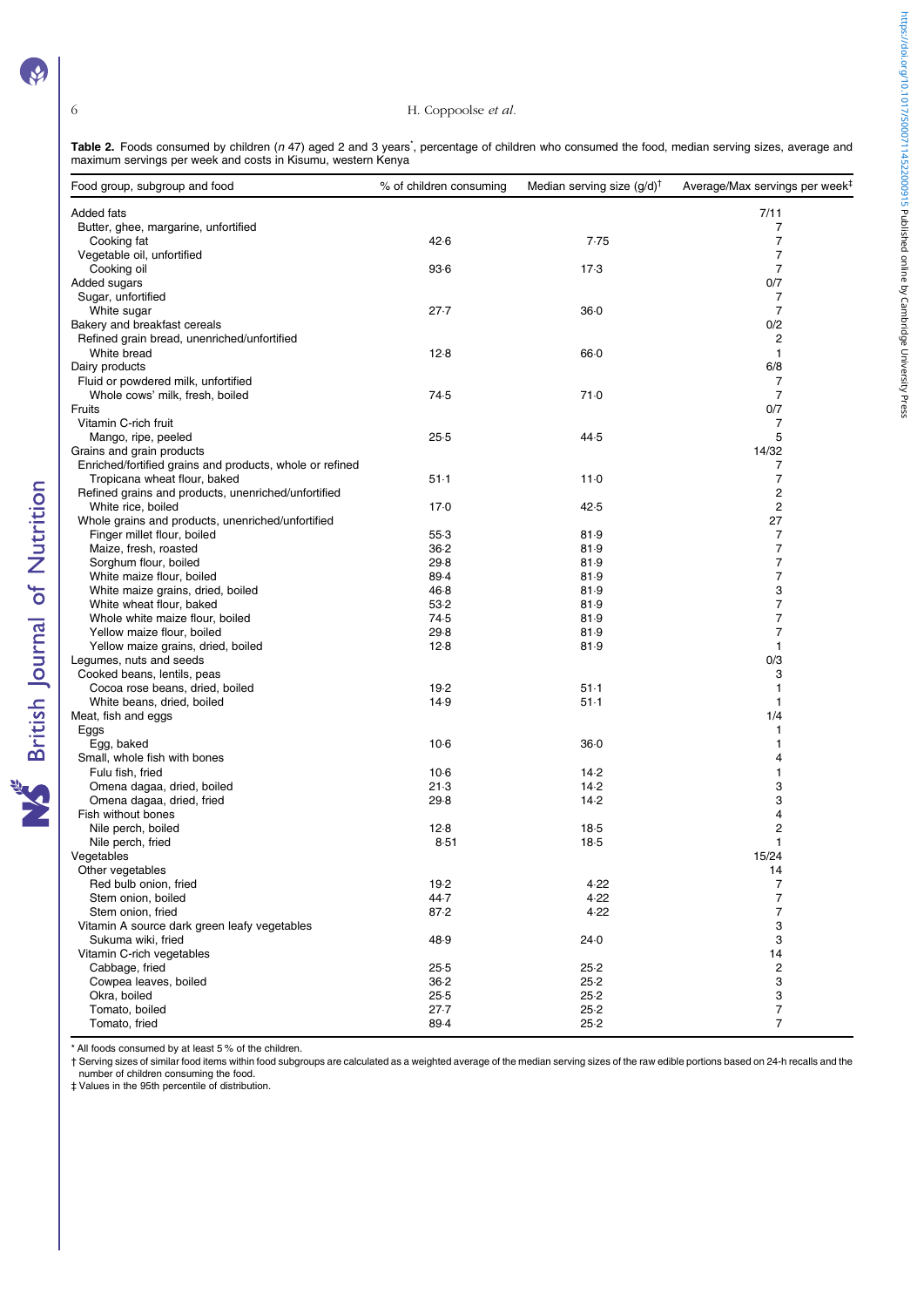<span id="page-6-0"></span>Table 3. Nutrient composition as percentage of the population reference intake (PRI) of the two scenarios for the average<sup>\*</sup> and the nutritionally best diet† (module 2) modelled using linear programming (Optifood) among young children (n 47) aged 2 and 3 years in Kisumu, western Kenya

|                                                |                         | No house crickets          | House crickets                       |                                         |
|------------------------------------------------|-------------------------|----------------------------|--------------------------------------|-----------------------------------------|
|                                                | Average<br>food pattern | Nutritionally<br>best diet | Average<br>food pattern <sup>#</sup> | Nutritionally<br>best diet <sup>§</sup> |
|                                                | (% of the<br>PRI)       | (% of the<br>PRI)          | (% of the<br>PRI)                    | (% of the<br>PRI)                       |
| Protein                                        | 212                     | 242                        | 216                                  | 301                                     |
| Fat (E%)                                       | 22.2                    | 25.2                       | 22.3                                 | 27.4                                    |
| Сa                                             | 97.9                    | 141                        | 85.9                                 | 131                                     |
| Vitamin C                                      | 100                     | 179                        | 100                                  | 186                                     |
| Thiamine                                       | 198                     | 217                        | 198                                  | 172                                     |
| Riboflavin                                     | 88.3                    | 100                        | 125                                  | 359                                     |
| Niacin                                         | 69.9                    | $90-6$                     | 71.2                                 | 100                                     |
| Vitamin B <sub>6</sub>                         | 132                     | 135                        | 133                                  | 135                                     |
| Folate                                         | 70.0                    | 124                        | 69.6                                 | 104                                     |
| Vitamin B <sub>12</sub>                        | $30-4$                  | 76.0                       | $38 - 8$                             | 221                                     |
| Vitamin A                                      | 29.4                    | 57.8                       | 29.7                                 | 57.5                                    |
| Fe                                             | $84-6$                  | $81-1$                     | 84.2                                 | 95.0                                    |
| Zn                                             | 74.5                    | 74.9                       | 78.2                                 | 104                                     |
| Cost/d in<br><b>KES</b>                        | 46.90                   | 56.40                      | 47.90                                | 69.40                                   |
| Number of<br>nutrients<br>≥100 % of<br>the PRI | 4                       | 7                          | 5                                    | 10                                      |

KES, Kenyan Shilling.

\* Best diet within average food pattern closest to median food pattern of the population. † Best diet deviating from average food pattern constrained by the minimum and maximum servings per week.

‡ One serving of house crickets per week.

Seven servings of house crickets per week.

scenario for all nutrients except for fat, which remained at 18·7 E%. In the best-case scenario, PRI coverage remained < 100 % of the PRI for niacin, vitamin  $B_{12}$ , vitamin A, Fe and Zn and < 25 E% for fat. Daily costs for this scenario with FBR including nutrientdense foods ranged from 51 KES in the worst-case scenario to 58 KES in the best-case scenario (shown in [Table 4](#page-7-0)).

In the scenario with house crickets, problem nutrients were fat and vitamin A (shown in [Table 5](#page-8-0)). Based on the module 2 nutritionally best diet, a set of FBR was developed for this scenario and included added fats (11 servings/week), dairy products (7 servings/week), fruits (5 servings/week), house crickets (3 servings/week), cowpea leaves (3 servings/week), provitamin A-rich dark green leafy vegetables (3 servings/ week), whole grains and products (24 servings/week), evenly divided over finger millet flour (7 servings/week) and yellow maize flour (7 servings/week). These recommendations covered 76·5 % of the PRI for Zn in the worst-case scenario and ensured nutrient adequacy for all nutrients except for fat and vitamin A, which remained at  $< 25$  E% and  $< 70$ % of the PRI in the worstcase scenario, respectively. Nutrient-dense foods that contributed  $\geq$  20 % to the intake of problem nutrients were oil for fat and mango for vitamin A. Sour cows' milk and butternut were consumed by  $< 5\%$  of the children and contributed  $\geq 30\%$  to the intake of vitamin A per median serving size. Addition of six servings of oil per week improved PRI coverage for fat to 24·8 E% and addition of four servings of mango per week improved PRI coverage for vitamin A to 73·1 % of the PRI. On the other hand, the addition of sour cows' milk or butternut did not increase the number of nutrients achieving ≥ 70 % of the PRI and inclusion of more than one weekly serving of sour cows' milk or butternut in the FBR would exceed the energy constraint. Also, the combination of additional oil and additional mango would exceed the energy requirement. The final set of FBR hypothetically ensured nutrient adequacy at the population level for all nutrients except for fat, which remained at 22·6 E%. Daily costs for this scenario with FBR including nutrient-dense foods ranged from 53 KES in the worst-case scenario to 60 KES in the best-case scenario (shown in [Table 5](#page-8-0)).

The final set of FBR for both scenarios in comparison with the best diet within the average food pattern is shown in [Table 6](#page-9-0). In both scenarios, the number of servings selected of grains and grain products and fruits slightly exceeded the number observed in the average food pattern, whereas the number of servings of vegetables selected was below the number observed in the average food pattern. Three weekly servings of house crickets were selected in the optimal modelled diet with house crickets and this recommendation replaced two weekly servings of legumes and four weekly servings of fish. Comparison of the percentage PRI coverage for the final set of FBR for both scenarios (FBR based on local available foods and FBR with house crickets) against the worst-case scenario is shown in [Fig. 1](#page-9-0). FBR based on both scenarios could ensure nutrient adequacy for all nutrients except for fat, but E% of fat was highest in the scenario with house crickets (22·6 E% v. 18·7 E%).

### **Discussion**

This linear programming analysis explored the potential contribution of house crickets to the dietary Zn content and nutrient adequacy in young Kenyan children. Data presented show that Zn would cease to be a problem nutrient when including house crickets to children's diets (PRI coverage for Zn increased from 89·4 % to 121 % in the best-case scenario) in this population where Zn deficiency is common. Further analysis indicated that three weekly servings of house crickets provided in portions of 46·5 g could replace recommendations for four weekly servings of small, whole fish with bones (e.g. omena dagaa (Rastrineobola argentea)) and two weekly servings of legumes. Although FBR in both scenarios could ensure nutrient adequacy for all thirteen nutrients except for fat, FBR with house crickets were superior to FBR without house crickets at reaching E% of fat (22.6 E%  $v$ . 18.7 E% in the worst-case scenario) at 2 KES additional cost (0.02 US\$<sup>1</sup>). These results provide an evidence base that justifies further testing of interventions with house crickets to meet dietary (Zn) requirements within the existing dietary pattern of young Kenyan children.

These FBR are based on children's actual dietary patterns, and the foods recommended are assumed to be available, afford-able and acceptable for the target population<sup>[\(55\)](#page-12-0)</sup>. However, the complexity and specificity of this linear programming analysis may have resulted in FBR that are not in line with dietary recommendations, such as our recommendation of only six servings of vegetables per week. The analysis was based on meeting the

 ${}^{1}$ KES = 0.01 US\$ in July 2020.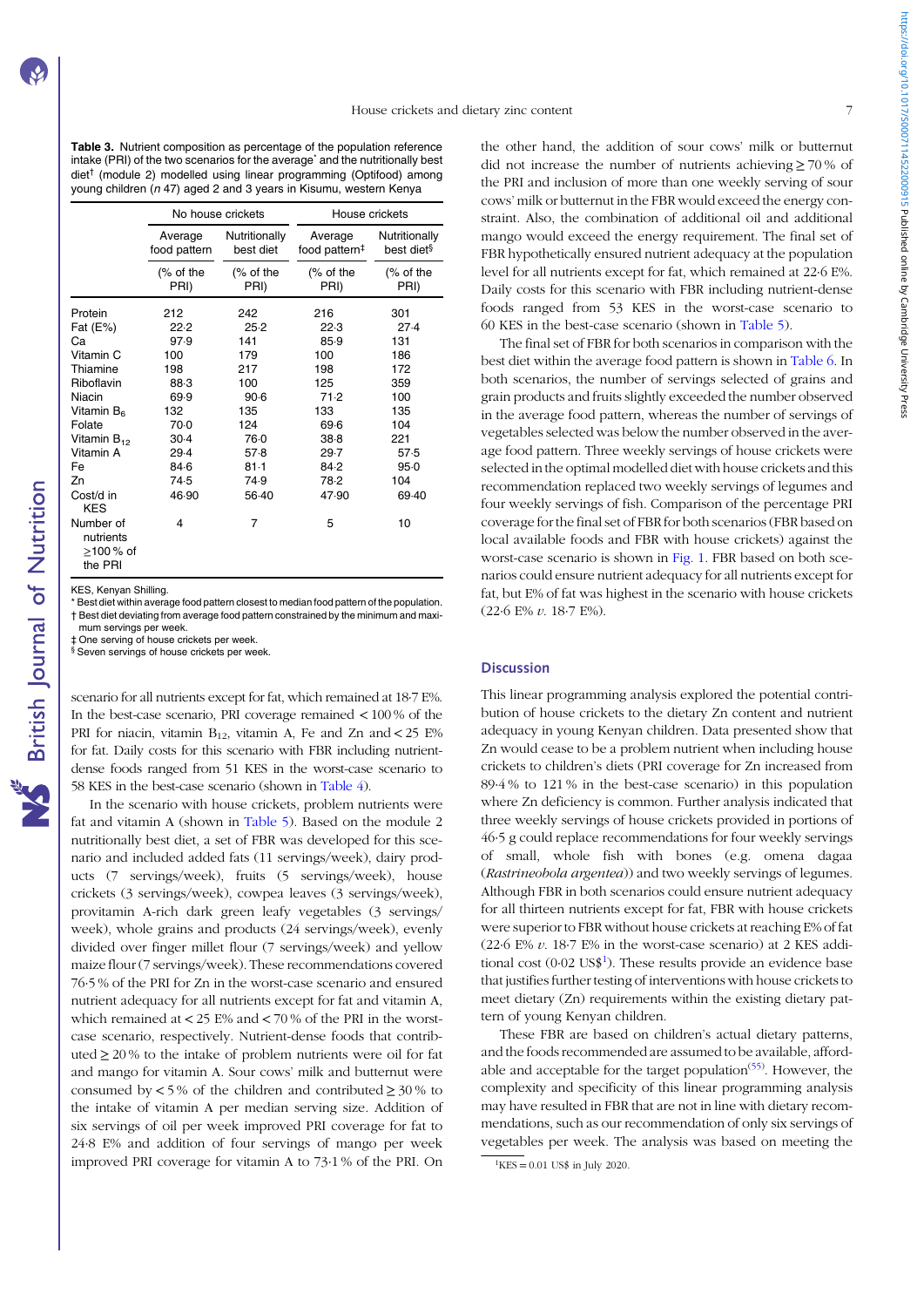**NS** British Journal of Nutrition

 $\infty$ 

<span id="page-7-0"></span>Table 4. Results for the scenario without house crickets and without or with food-based dietary recommendations (FBR) modelled using linear programming (Optifood) among young children (n 47) aged 2 and 3 years in Kisumu, western Kenya

|                                                                                                     | Protein                                 | Fat    | Ca                | Vitamin<br>C.     | Thiamine          | Riboflavin         | Niacin            | Vitamin<br><b>B6</b> | Folate             | Vitamin<br><b>B12</b> | Vitamin<br>А      | Fe                 | Zn                |                  |
|-----------------------------------------------------------------------------------------------------|-----------------------------------------|--------|-------------------|-------------------|-------------------|--------------------|-------------------|----------------------|--------------------|-----------------------|-------------------|--------------------|-------------------|------------------|
|                                                                                                     | $\frac{9}{6}$ of<br>the PRI)<br>$(E\%)$ |        | (% of<br>the PRI) | (% of<br>the PRI) | (% of the<br>PRI) | $%$ of the<br>PRI) | (% of<br>the PRI) | % of<br>the PRI)     | $%$ of<br>the PRI) | (% of<br>the PRI)     | (% of<br>the PRI) | $%$ of<br>the PRI) | (% of<br>the PRI) | Cost in<br>KES/d |
| No house cricket diet without FBR                                                                   |                                         |        |                   |                   |                   |                    |                   |                      |                    |                       |                   |                    |                   |                  |
| Best-case scenario                                                                                  | 311                                     | 29.1   | 156               | 192               | 271               | 110                | 109               | 161                  | 142                | 76.3                  | 62.4              | 113                | 89.4              | 64.9             |
| Worst-case scenario                                                                                 | 145                                     | 2.91   | 3.60              | 0.10              | 43.0              | 12.1               | 18.2              | 21.2                 | 17.0               | 1.70                  | 0.00              | 31.1               | $18-5$            | 21.0             |
| No house cricket diet with FBR <sup>*</sup>                                                         |                                         |        |                   |                   |                   |                    |                   |                      |                    |                       |                   |                    |                   |                  |
| Worst-case scenario                                                                                 | 250                                     | $18-7$ | 137               | 136               | 186               | 91.9               | 84.2              | 120                  | 108                | 75.8                  | 52.4              | 78.2               | $70-8$            | 48.3             |
| Worst-case scenario results for nutrient-dense foods<br>added to the no house cricket diet with FBR |                                         |        |                   |                   |                   |                    |                   |                      |                    |                       |                   |                    |                   |                  |
| $FBR + oil 4$ servings/week                                                                         | 250                                     | 20.9   | 138               | 139               | 190               | 92.5               | 86.3              | 120                  | 111                | $75-8$                | 52.5              | 78.2               | 70.8              | 49.2             |
| FBR + mango 4 servings/week <sup>†</sup>                                                            | 251                                     | 18.7   | 139               | 177               | 192               | $93-6$             | 87.9              | 123                  | 119                | 76.0                  | 72.8              | 78.6               | 71.0              | $51-1$           |
| $FBR +$ sour cows' milk 1 servings/week                                                             | 258                                     | 19.6   | 150               | 140               | 190               | 99.3               | 85.9              | 120                  | 112                | 84.9                  | 58.2              | 78.5               | 73.2              | 50.2             |
| $FBR + but$ ternut 2 servings/week                                                                  | 259                                     | 18.7   | 140               | 164               | 197               | 94.5               | 100               | 129                  | 120                | 76.1                  | 63.4              | 79.7               | 72.6              | 52.9             |
| $FBR + oil 3$ servings/week $+$ fruits 9 servings/week                                              | 256                                     | 19.8   | 141               | 179               | 194               | 94.3               | 95.4              | 124                  | 126                | 76.0                  | 72.8              | 78.6               | 71.0              | 52.2             |
| Best-case scenario results for the final set of FBR<br>selected in the no house cricket diet        | 261                                     | 20.2   | 146               | 229               | 230               | 102                | 97.7              | 140                  | 138                | 76.3                  | 87.2              | $90-7$             | 78.6              | $58-1$           |

PRI, population reference intake; KES, Kenyan Shilling.

\* FBR: added fats (9 servings/week); dairy products (7 servings/week); fruits (5 servings/week); cowpea leaves (3 servings/week); legumes (2 servings/week); omena dagaa (4 servings/week); vitamin A source dark green leafy servings/week); whole grains and products (24 servings/week), evenly divided over finger millet flour (7 servings/week) and yellow maize flour (7 servings/week).

† Final set of FBR selected.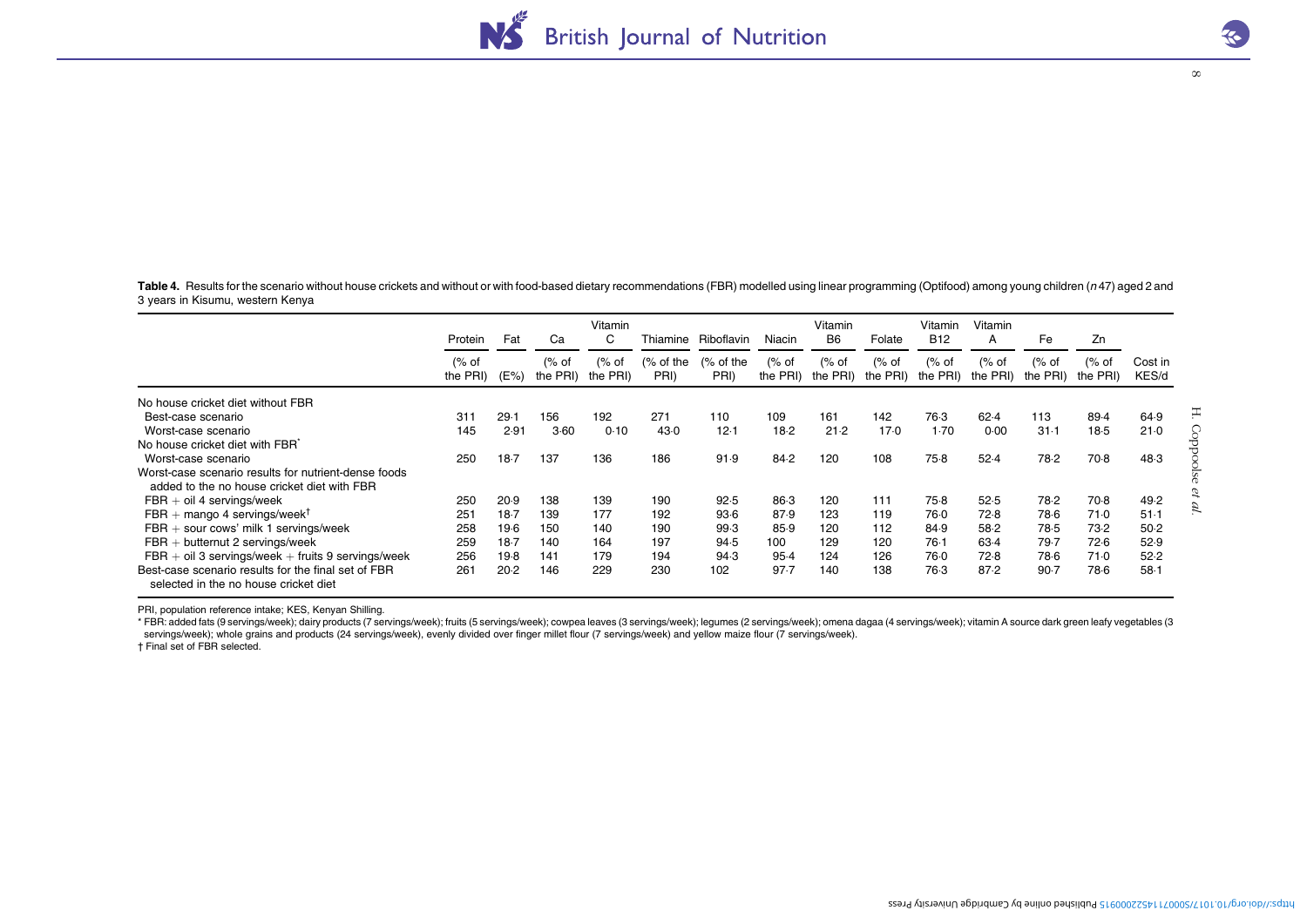British Journal of Nutrition

<span id="page-8-0"></span>Table 5. Results for the scenario with house crickets and without or with food-based dietary recommendations (FBR) modelled using linear programming (Optifood) among young children (n 47) aged 2 and 3 years in Kisumu, western Kenya

|                                                                                                                                                                                                                                                                                                                                                                                                                                                                                                                         |                   | Fat     | Ca                | Vitamin<br>C      |                    | Thiamine Riboflavin | Niacin            | Vitamin<br>$B_6$  | Folate            | Vitamin<br>$B_{12}$ | Vitamin<br>A      | Fe                | Zn                |                  |
|-------------------------------------------------------------------------------------------------------------------------------------------------------------------------------------------------------------------------------------------------------------------------------------------------------------------------------------------------------------------------------------------------------------------------------------------------------------------------------------------------------------------------|-------------------|---------|-------------------|-------------------|--------------------|---------------------|-------------------|-------------------|-------------------|---------------------|-------------------|-------------------|-------------------|------------------|
|                                                                                                                                                                                                                                                                                                                                                                                                                                                                                                                         | (% of<br>the PRI) | $(E\%)$ | (% of<br>the PRI) | (% of<br>the PRI) | $%$ of the<br>PRI) | $%$ of the<br>PRI)  | (% of<br>the PRI) | (% of<br>the PRI) | (% of<br>the PRI) | (% of<br>the PRI)   | (% of<br>the PRI) | (% of<br>the PRI) | (% of<br>the PRI) | Cost in<br>KES/d |
| House cricket diet without FBR                                                                                                                                                                                                                                                                                                                                                                                                                                                                                          |                   |         |                   |                   |                    |                     |                   |                   |                   |                     |                   |                   |                   |                  |
| Best-case scenario                                                                                                                                                                                                                                                                                                                                                                                                                                                                                                      | 375               | 31.0    | 160               | 199               | 271                | 371                 | 133               | 171               | 143               | 243                 | 64.0              | 116               | 121               | 74.8             |
| Worst-case scenario                                                                                                                                                                                                                                                                                                                                                                                                                                                                                                     | 145               | 2.91    | 3.60              | 0.10              | 41.6               | 12.1                | 18.2              | 21.2              | 14.7              | 1.70                | 0.00              | $31 - 1$          | $18.5^{\dagger}$  | 21.0             |
| House cricket diet with FBR <sup>‡</sup>                                                                                                                                                                                                                                                                                                                                                                                                                                                                                |                   |         |                   |                   |                    |                     |                   |                   |                   |                     |                   |                   |                   |                  |
| Worst-case scenario                                                                                                                                                                                                                                                                                                                                                                                                                                                                                                     | 228               | 22.6    | 86.0              | 139               | 177                | 198                 | 84.4              | 117               | 85.9              | 88.8                | 52.8              | 71.8              | 76.5              | 50.5             |
| Worst-case scenario results for nutrient-dense foods<br>added to the house cricket diet with FBR                                                                                                                                                                                                                                                                                                                                                                                                                        |                   |         |                   |                   |                    |                     |                   |                   |                   |                     |                   |                   |                   |                  |
| $FBR + oil 6$ servings/week                                                                                                                                                                                                                                                                                                                                                                                                                                                                                             | 230               | $24-8$  | 87.1              | 142               | 181                | 199                 | 89.4              | 118               | 90.5              | 88.9                | 52.8              | 71.8              | 76.5              | $51-7$           |
| FBR + mango 4 servings/week $\frac{1}{2}$                                                                                                                                                                                                                                                                                                                                                                                                                                                                               | 229               | 22.6    | 87.3              | 180               | 183                | 199                 | 88.0              | 120               | 96.0              | 89.0                | 73.1              | 72.2              | 76.7              | 53-3             |
| $FBR +$ sour cows' milk 1 servings/week                                                                                                                                                                                                                                                                                                                                                                                                                                                                                 | 236               | 23.5    | 98.2              | 143               | 181                | 205                 | $86 - 1$          | 118               | 89.8              | 97.9                | 58.5              | 72.1              | 78.9              | 52.5             |
| $FBR + but$ ternut 1 servings/week                                                                                                                                                                                                                                                                                                                                                                                                                                                                                      | 231               | 22.6    | 86.7              | 153               | 182                | 199                 | 90.4              | 121               | $90-6$            | 89.0                | 58.2              | 72.6              | 77.4              | 52.5             |
| Best-case scenario results for the final set of FBR<br>selected in the house cricket diet                                                                                                                                                                                                                                                                                                                                                                                                                               | 252               | 23.9    | 109               | 227               | 218                | 240                 | 99.4              | 136               | 114               | 114                 | 84.7              | 83.7              | 86.0              | 60.0             |
| * Zero servings of house crickets per week.<br>† Seven servings of house crickets per week.<br>#FBR: added fats (11 servings/week); dairy products (7 servings/week); fruits (5 servings/week); house crickets (3 servings/week); cowpea leaves (3 servings/week); vitamin A source dark green leafy vegetables (3 servings/w<br>grains and products (24 servings/week), evenly divided over finger millet flour (7 servings/week) and yellow maize flour (7 servings/week).<br><sup>§</sup> Final set of FBR selected. |                   |         |                   |                   |                    |                     |                   |                   |                   |                     |                   |                   |                   |                  |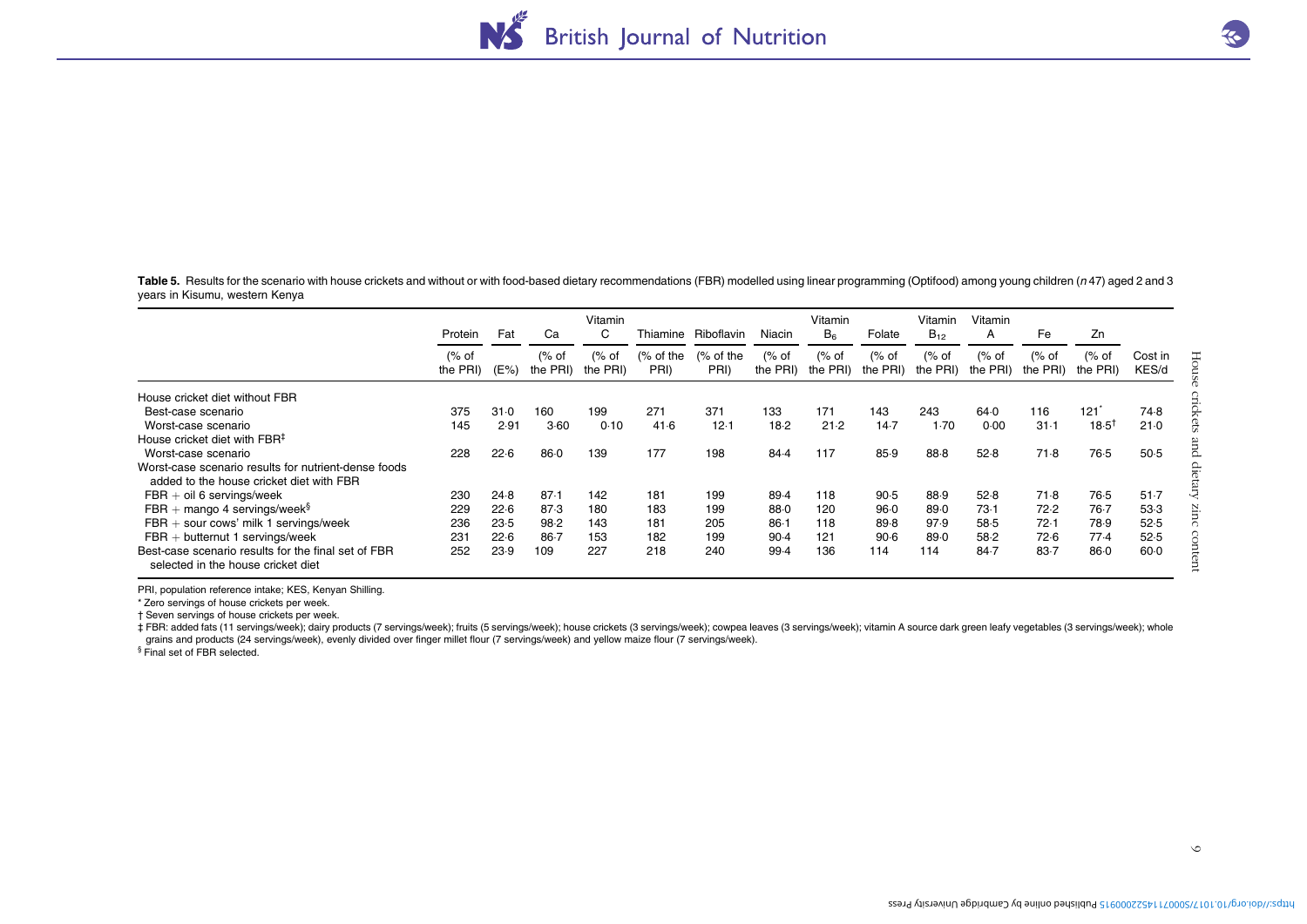### <span id="page-9-0"></span>10 H. Coppoolse et al.

Table 6. Food-based dietary recommendations (FBR) developed in the scenario without house crickets and with house crickets in comparison with the best diet within the average food pattern among young children (n 47) aged 2 and 3 years in Kisumu, western Kenya

|                           | Average food<br>pattern <sup>*</sup> | Final set of FBR selected<br>in the scenario without<br>house crickets <sup>†</sup> | Final set of FBR<br>selected in the scenaric<br>with house crickets <sup>‡</sup> |  |  |  |
|---------------------------|--------------------------------------|-------------------------------------------------------------------------------------|----------------------------------------------------------------------------------|--|--|--|
|                           | (servings/week)                      | (servings/week)                                                                     | (servings/week)                                                                  |  |  |  |
| Added fats                |                                      |                                                                                     |                                                                                  |  |  |  |
| Dairy products            |                                      |                                                                                     |                                                                                  |  |  |  |
| Grains and grain products | 23                                   | 24                                                                                  | 24                                                                               |  |  |  |
| <b>Fruits</b>             |                                      |                                                                                     |                                                                                  |  |  |  |
| Legumes, nuts and seeds   |                                      |                                                                                     | <b>NA</b>                                                                        |  |  |  |
| Meat, fish and eggs       |                                      |                                                                                     |                                                                                  |  |  |  |
| Vegetables                | 24                                   |                                                                                     |                                                                                  |  |  |  |

NA, not applicable.

**NS** British Journal of Nutrition

\* Results of the module 2 best diet within average food pattern of the scenario without house crickets.

† Results of the module 3 analysis of the scenario without house crickets and with FBR including nutrient-dense foods.

‡ Results of the module 3 analysis of the scenario with house crickets (3 servings/week in portions of 46·5 g) and with FBR including nutrient-dense foods.



Fig. 1. Comparison of the percentage population reference intake (PRI) coverage\* for the two scenarios† (FBR based on local available foods and FBR with house crickets) against the worst-case scenario using linear programming (Optifood) among young children (n 47) aged 2 and 3 years in Kisumu, western Kenya. Values above the dashed line (70 %) indicate nutrient adequacy. \* Values capped at 100 %. † Final set of FBR in worst-case scenario. FBR, food-based dietary recommendations. , worst-case scenario; , optimised diet without house crickets; , optimised diet with house crickets.

requirements for thirteen selected nutrients rather than for all of the essential nutrients<sup>[\(51\)](#page-12-0)</sup>. Although these nutrients were considered to be potential problem nutrients for children in this area, results may have been different when other nutrients, such as dietary fibre, were included $(12,56)$  $(12,56)$ . In addition to the assumptions made about nutrient requirements, the final set of FBR developed in this study was based on the few vegetables that were reported to be consumed in only limited amounts (e.g. both provitamin A-rich dark leafy green vegetables and vitamin C-rich vegetables had serving sizes of approximately 25 g). More nutrient-dense foods from food groups other than vegetables were preferred. Likewise, FBR with house crickets would replace four weekly servings of fish and two weekly servings of legumes, a recommendation that may not fit within the local agri-food culture. Thereby, these FBR suggest a trade-off in dietary diversity to improve nutrient adequacy, a finding that is contradictory to the current state of knowledge<sup>[\(57\)](#page-12-0)</sup>. Results

of this study should therefore not be viewed as dietary recommendations to guide the public; instead, they should be interpreted as a theoretical indication of the potential contribution of house crickets to reach nutrient adequacy. They pave the way for more extensive research, such as clinical trials, on the effectiveness and acceptability of consumption of dietary house crickets to prevent Zn deficiency in young Kenyan children.

Crickets, ants, termites and grasshoppers are traditionally consumed around Lake Victoria, either as an occasional delicacy or as a replacement of food in times of shortages<sup>([58](#page-12-0),[59](#page-12-0))</sup>. Insects are well accepted, but their actual consumption varies between communities([60](#page-12-0)–[62\)](#page-12-0) . Although processing insects is not yet common in Kenya, an experimental study on the acceptability of biscuits containing 10 % crickets among primary school children in the Nyanza District in western Kenya showed that cricket biscuits had good sensory acceptability, which could be explained by the high number of children (76 %) who consumed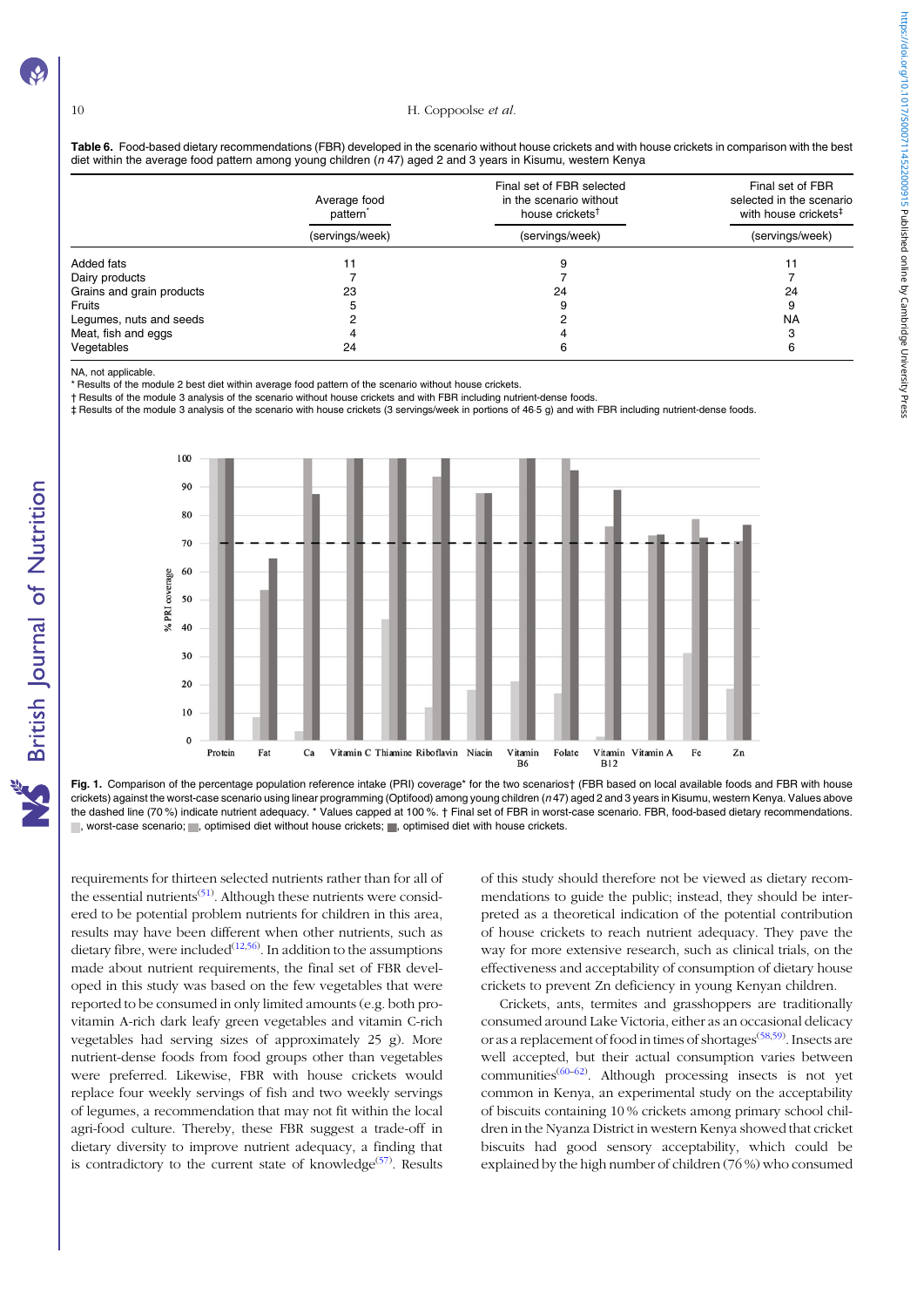insects when they were in season<sup>[\(63](#page-12-0))</sup>. Similarly, an experimental study on the acceptability of cereal–cricket porridge in children aged 3–5 years showed that porridge flour containing maize, millet and cricket power was liked very much and that young children can develop a greater liking for it with continued exposure over time<sup>[\(64](#page-12-0))</sup>. Most of the insects consumed in the area are harvested from wild habitats and, as such, are restricted to certain localities and subject to seasonal availability<sup>([58](#page-12-0),[65](#page-12-0))</sup>. Commercial insect production can ease the constraints of seasonal cricket availability and lower their sale price, which is currently relatively high (11·6 KES per portion of 46·5 g house crickets as compared with 4.6 KES per portion of  $14.2$  g omena dagaa)<sup>([66](#page-12-0))</sup>. It should be noted, however, that insects are susceptible to microbiological hazards if proper heat treatment or storage conditions are not applied and that there are currently no specific standards for the use of insects as food in Kenya<sup> $(65,67)$ </sup>. Therefore, food safety issues associated with the process of scaling up the insect sector should be identified and managed to deliver to the con-sumer edible insects that are safe<sup>[\(8\)](#page-11-0)</sup>. The practicality of this is dis-cussed more fully, elsewhere<sup>[\(68](#page-12-0))</sup>.

The current analysis revealed that among 2- and 3-year-old children in Kisumu, western Kenya, the intake of fat, vitamin  $B_{12}$ , vitamin A and Zn is below the requirements. These problem nutrients correspond to the high levels of vitamin A and Zn deficiency, being 36·2 and 55·3 %, respectively. Even with a conservative estimate for Fe and Zn bioavailability from crickets, only fat and vitamin A remained problem nutrients when house crickets were included in the diet<sup>[\(49,69\)](#page-12-0)</sup>. Vitamin A fortification of cooking oil is mandatory in Kenya, but fortified products were not yet consumed by the study participants. Promotion of the use and consumption of vitamin A-fortified oil could be effective to eliminate the deficit in fat and vitamin A intake. Remaining nutrient gaps could mostly be covered by adapting the local diet to include nutrient-dense foods; however, incorporation of such FBR results in 2·9-fold increase in the cost of the diet if all foods are purchased. Although this increase is still below the 75th percentile cost of the observed daily diet, this increase may reduce the affordability of such diets to the high proportion of the households in the area that live in poverty. Therefore, interventions that focus on lowering the cost of house crickets, such as rearing or farming crickets, should be explored<sup>[\(66\)](#page-12-0)</sup>.

This study has several limitations. First, the validity of the conclusions drawn from the Optifood analysis depends on the accu-racy of the model parameters, including dietary intake data<sup>[\(51](#page-12-0))</sup>. In this study, dietary intake data were collected based on recall from the caregiver, a method that can introduce recall bias. Second, the cross-sectional data captured a snapshot of the dietary intake during the preharvest season $(12)$ . For example, mango is a seasonal product that was included in the final set of FBR and its availability and consumption patterns will differ in the postharvest season. Therefore, results cannot be extrapolated to other agricultural seasons and comparative analyses using dietary intake data from different seasons are required to understand how FBR would change throughout the year $(12)$  $(12)$ . Third, identical serving sizes for all similar food items within food subgroups were created to avoid bias in selection of food items based on serving size. However, this method does not take into account that these differences in serving size may be caused by the food item's affordability and/or acceptability to children or their parents. Fourth, the presence of concurrent inflammation can lead to overestimation of the true prevalence of Zn deficiency in the study population<sup> $(70)$  $(70)$ </sup>. Finally, the sample size was small, meaning that errors in portion size estimates may have occurred<sup>([71](#page-12-0))</sup>. Although the study had insufficient power to allow generalisation to the larger Kenyan population, it nevertheless captured the foods most commonly consumed in the locality.

In summary, a set of seven FBR with house crickets could ensure nutrient adequacy for twelve of the thirteen nutrients modelled, including Zn. These results can serve as a guide for designing culturally acceptable, population-specific interventions with house crickets to meet the Zn and overall nutrient requirements of young children in western Kenya. Various initiatives to stimulate commercial insect production and insect consumption have already been implemented in the area. However, several obstacles to the widespread use of insects as human food to combat nutritional deficiencies remain. First, information on the bioavailability level of Fe and Zn from edible insects is required to revise and update current FBR. In addition, issues regarding the microbial safety of edible insects should be considered. Finally, if insects are to become part of the habitual diets, large quantities of insects will need to be available on a continuous basis.

### Acknowledgements

The authors thank the Division of Human Nutrition, Wageningen University, research team for allowing them to conduct secondary data analysis for the purpose of determining the potential contribution of house crickets to the Zn content of the diet. Aspects of this project were performed by one of us (Hester L Coppoolse) as the research component of an MSc in Clinical and Public Health Nutrition in the Division of Medicine, University College London. We also thank Dr Elaine Ferguson of the Department of Population Health, London School of Hygiene and Tropical Medicine for helpful discussions on the Optifood tool.

This work was supported by the Wellcome Trust under the Sustaining Health Award program (grant number 106856/Z/ 15/Z). The Wellcome Trust had no role in the design, analysis or writing of this article.

A. M.-B., K. J. B.-van den B. and H. C. designed the study; P. C., M. H. and I. D. B. compiled the sources for the food composition database and performed the field data collection; K. J. B.-van den B. and H. C. managed the databases, ran Optifood and interpreted the data; H. C. wrote the draft manuscript and all authors contributed to editing of the manuscript. All authors approved the final version of the paper.

There are no conflicts of interest.

### Supplementary material

For supplementary materials referred to in this article, please visit <https://doi.org/10.1017/S0007114522000915>

https://doi.org/10.1017/50007114522000915 Published online by Cambridge University Press https://doi.org/10.1017/S0007114522000915 Published online by Cambridge University Press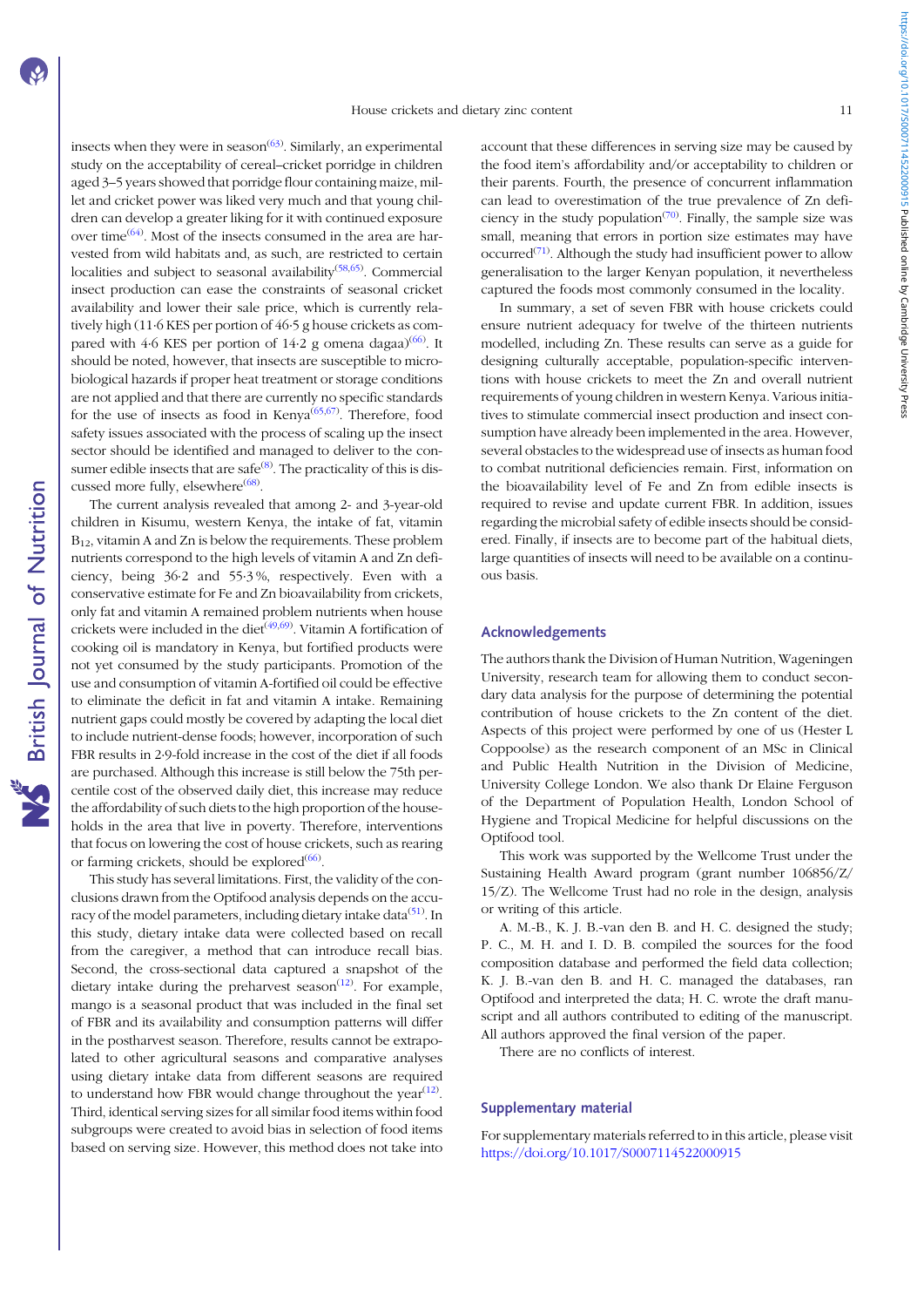### <span id="page-11-0"></span>12 H. Coppoolse et al.

### References

- 1. Wessells KR & Brown KH (2012) Estimating the global prevalence of zinc deficiency: results based on zinc availability in national food supplies and the prevalence of stunting. PLoS ONE 7, e50568.
- 2. Salgueiro MJ, Zubillaga MB, Lysionek AE, et al. (2002) The role of zinc in the growth and development of children. Nutrition 18, 510–519.
- 3. Brown KH, Bhutta Z, Gibson RS, et al. (2004) International Zinc Nutrition Consultative Group (IZiNCG) technical document #1. Assessment of the risk of zinc deficiency in populations and options for its control. Food Nutr Bull 25, S99203.
- 4. Krebs NF, Miller LV & Michael Hambidge K (2014) Zinc deficiency in infants and children: a review of its complex and synergistic interactions. Paediatr Int Child Health 34, 279-288.
- 5. Fourth Report on the World Nutrition Situation (2000) Geneva: United Nations Administrative Committee on Coordination Sub−Committee on Nutrition (ACC/SCN). [https://www.](https://www.unscn.org/web/archives_resources/files/rwns4.pdf) [unscn.org/web/archives\\_resources/files/rwns4.pdf](https://www.unscn.org/web/archives_resources/files/rwns4.pdf) (accessed July 2021).
- 6. Black RE, Allen LH, Bhutta ZA, et al. (2008) Maternal and child undernutrition: global and regional exposures and health consequences. *Lancet* **371**, 243-260.
- 7. Mwangi MN, Oonincx DGAB, Stouten T, et al. (2018) Insects as sources of iron and zinc in human nutrition. Nutr Res Rev 31, 248–255.
- 8. Van Huis A (2013) Edible Insects: Future Prospects for Food and Feed Security. Rome: Food and Agriculture Organization of the United Nations.
- 9. Avieko M, Kinyuru J, Ekesi S, et al. (2016) Technical brief #1: Insects as Food and Feed in Kenya – Past, Current and Future Perspectives. GREENiNSECT, Kisumu, Kenya. [https://](https://greeinsect.ku.dk/news/technical-brief/GREEiNSECT-BRIEF.pdf) [greeinsect.ku.dk/news/technical-brief/GREEiNSECT-BRIEF.pdf](https://greeinsect.ku.dk/news/technical-brief/GREEiNSECT-BRIEF.pdf) (accessed July 2021).
- 10. Gibson RS (2012) Zinc deficiency and human health: etiology, health consequences, and future solutions. Plant Soil 361, 291–299.
- 11. La Frano MR, de Moura FF, Boy E, et al. (2014) Bioavailability of iron, zinc, and provitamin A carotenoids in biofortified staple crops. Nutr Rev 72, 289–307.
- 12. Kujinga P, Borgonjen-van den Berg KJ, Superchi C, et al. (2018) Combining food-based dietary recommendations using Optifood with zinc-fortified water potentially improves nutrient adequacy among 4- to 6-year-old children in Kisumu West district, Kenya. Matern Child Nutr 14, e12515.
- 13. Ferguson EL, Darmon N, Briend A, et al. (2004) Food-based dietary guidelines can be developed and tested using linear programming analysis. J Nutr 134, 951–957.
- 14. Kujinga P, Galetti V, Onyango E, et al. (2018) Effectiveness of zinc-fortified water on zinc intake, status and morbidity in Kenyan pre-school children: a randomised controlled trial. Public Health Nutr 21, 2855-2865.
- 15. Butler LM, Bhandari S, Otieno P, et al. (2020) Agricultural and finance intervention increased dietary intake and weight of children living in HIV-affected households in Western Kenya. Curr Dev Nutr 4, nzaa003.
- 16. Fiorella KJ, Hickey MD, Salmen CR, et al. (2014) Fishing for food? Analyzing links between fishing livelihoods and food security around Lake Victoria, Kenya. Food Secur 6, 851–860.
- 17. Kujinga-Chopera P, Zimmermann MB & Brouwer D (2016) Effectiveness of zinc fortified drinking water on zinc intake, status and morbidity of rural Kenyan pre-school children. Public Helath Nutr 21, 2855–2865.
- 18. Gegios A, Amthor R, Maziya-Dixon B, et al. (2010) Children consuming cassava as a staple food are at risk for inadequate

zinc, iron, and vitamin A intake. Plant Foods Hum Nutr 65, 64–70.

- 19. Steinfeldt L, Anand J & Murayi T (2013) Food reporting patterns in the USDA Automated multiple-pass method. Procedia Food Sci 2, 145-156.
- 20. WHO (2008) Training Course on Child Growth Assessment. Geneva: WHO.
- 21. World Health Organization & Onis M de (2006) WHO Child Growth Standards: Length/Height-for-Age, Weight-for-Age, Weight-for-Length, Weight-for-Height and Body Mass Indexfor-Age; Methods and Development. Geneva: WHO Press.
- 22. International Zinc Nutrition Consultative Group (IZiNCG) (2012) Practical Tips to Collect Blood in the Field for Assessment of Zinc Concentration. [https://www.izincg.org/](https://www.izincg.org/izincg-practical-tips) [izincg-practical-tips](https://www.izincg.org/izincg-practical-tips) (accessed July 2021).
- 23. Erhardt JG, Estes JE, Pfeiffer CM, et al. (2004) Combined measurement of ferritin, soluble transferrin receptor, retinol binding protein, and c-reactive protein by an inexpensive, sensitive, and simple sandwich enzyme-linked immunosorbent assay technique. *J Nutr* **134**, 3127-3132.
- 24. International Zinc Nutrition Consultative Group (IZiNCG) (2012) Assessing Population Zinc Status with Serum Zinc Concentration. IZiNCG Technical Brief No. 2. [https://www.](https://www.izincg.org/technical-briefs) [izincg.org/technical-briefs](https://www.izincg.org/technical-briefs) (accessed July 2021).
- 25. World Health Organization (1996) Indicators for Assessing Vitamin A Deficiency and their Application in Monitoring and Evaluating Intervention Programmes. Nutrition Unit. Report No.: WHO/NUT/96.10. [https://apps.who.int/iris/](https://apps.who.int/iris/handle/10665/63064) [handle/10665/63064](https://apps.who.int/iris/handle/10665/63064) (accessed July 2021).
- 26. World Health Organization (2017) Nutritional Anaemias: Tools for Effective Prevention and Control. Geneva: WHO.
- 27. Talsma EF, Borgonjen-van den Berg KJ, Melse-Boonstra A, et al. (2018) The potential contribution of yellow cassava to dietary nutrient adequacy of primary-school children in Eastern Kenya; the use of linear programming. Public Health Nutr 21, 365-376.
- 28. Thurnham D, McCabe G, Northrop-Clewes C, et al. (2003) Effects of subclinical infection on plasma retinol concentrations and assessment of prevalence of vitamin A deficiency: metaanalysis. Lancet 362, 2052–2058.
- 29. Shiffler RE (1988) Maximum Z scores and outliers. Am Stat 42, 79–80.
- 30. Nusser SM, Carriquiry AL, Dodd KW, et al. (1996) A semiparametric transformation approach to estimating usual daily intake distributions. *J Am Stat Assoc* 91, 1440-1449.
- 31. National Research Council (1986) Nutrient Adequacy: Assessment using Food Consumption Surveys. Washington, DC: National Academy Press.
- 32. Ferguson E, Chege P, Kimiywe J, et al. (2015) Zinc, iron and calcium are major limiting nutrients in the complementary diets of rural Kenyan children: TBA training improves early infant feeding. Matern Child Nutr 11, 6-20.
- 33. Finke MD (2002) Complete nutrient composition of commercially raised invertebrates used as food for insectivores. Zoo Biol 21, 269–285.
- 34. EFSA Panel on Dietetic Products, Nutrition, and Allergies (NDA) (2010) Scientific Opinion on principles for deriving and applying Dietary Reference Values. EFSA J 8, 1458.
- 35. EFSA Panel on Dietetic Products, Nutrition and Allergies (NDA) (2013) Scientific opinion on dietary reference values for energy. EFSA [ 11, 112.
- 36. EFSA Panel on Dietetic Products, Nutrition and Allergies (NDA) (2012) Scientific opinion on dietary reference values for protein.  $EFSA J$  10, 66.
- 37. EFSA Panel on Dietetic Products, Nutrition and Allergies (NDA) (2015) Scientific opinion on dietary reference values for calcium.  $EFSA J$  13, 82.

# British Journal of Nutrition